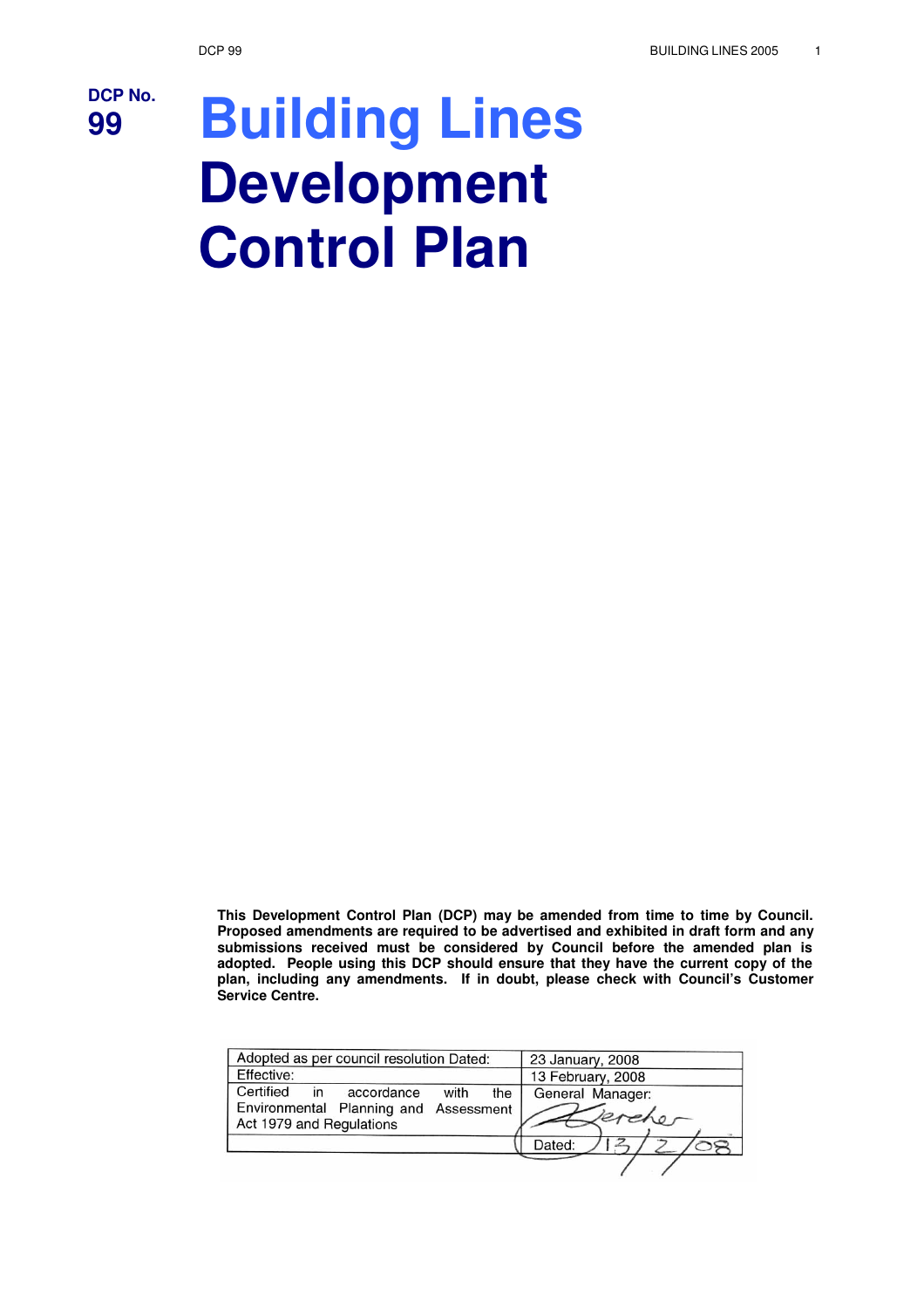### **TABLE OF CONTENTS**

|                                                             |                                                                                                                                                                                                                                                                                                                 | Page No.                                  |
|-------------------------------------------------------------|-----------------------------------------------------------------------------------------------------------------------------------------------------------------------------------------------------------------------------------------------------------------------------------------------------------------|-------------------------------------------|
| 1.0                                                         | <b>ADVISORY</b>                                                                                                                                                                                                                                                                                                 | 3                                         |
| 1.1<br>1.2<br>1.3<br>1.4<br>1.5<br>1.6<br>1.7<br>1.8<br>1.9 | What is this plan called?<br>What is the purpose of this plan?<br>What are the aims of this plan?<br>Where does this plan apply?<br>What type of development does this plan cover?<br>How does this plan relate to other plans?<br>What does this plan contain and how is it used?<br>Definitions<br>Variations | 3<br>3<br>3<br>3<br>3<br>3<br>3<br>4<br>5 |
| 2.0                                                         | <b>WHAT ARE BUILDING LINES?</b>                                                                                                                                                                                                                                                                                 | 7                                         |
| 2.1<br>2.2<br>2.3<br>2.4<br>2.5<br>2.6                      | Why have Building Lines? Building<br>Lines in Wyong Shire General<br><b>Objectives for Building Lines</b><br>General Performance Criteria for Building Lines<br>Measurement of Building Lines<br>Special Provisions at Intersections                                                                            | 7<br>7<br>7<br>8<br>8                     |
| 3.0                                                         | <b>ADOPTED BUILDING LINES</b>                                                                                                                                                                                                                                                                                   | 10                                        |
| 3.1<br>3.1                                                  | <b>Building Lines</b><br>Foreshore Building Lines in Wyong Shire                                                                                                                                                                                                                                                | 11<br>20                                  |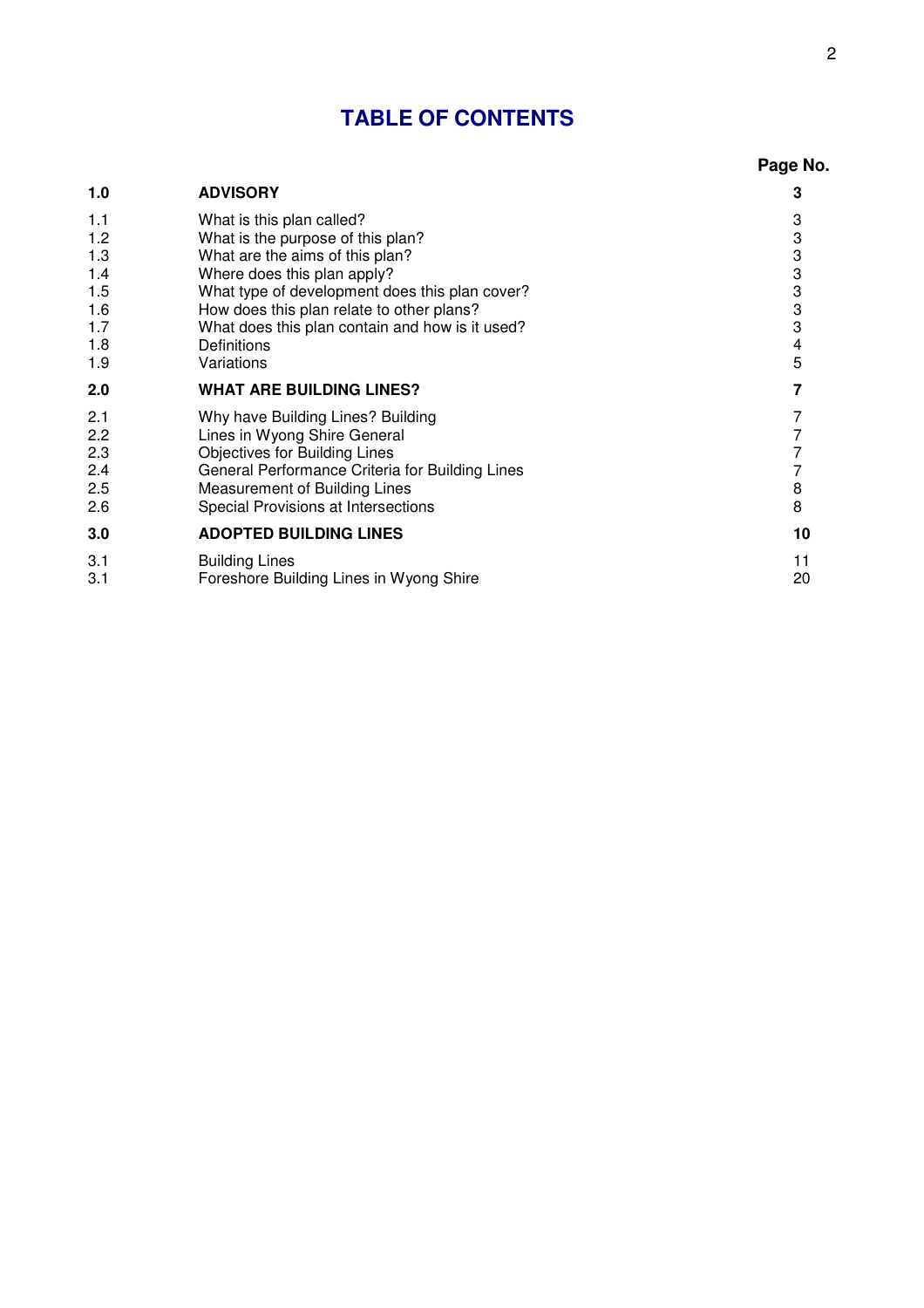### **1.0 ADVISORY**

#### **1.1 What is this plan called?**

This Plan is called "Development Control Plan No 99 - Building Lines" which may be abbreviated to "DCP 99".

#### **What is the purpose of this plan? 1.2**

The purpose of this plan is to identify building lines for development. This refers to the distance a building must be set back from property boundaries (front, side and rear) and other features, such as foreshore building lines.

#### **What are the aims of this plan? 1.3**

The aims of this plan are:

- To identify Council's building line and setback requirements for development. •
- To require areas around buildings for environmental improvement and protection. •
- To control the visual impact of buildings and other structures on waterfront and public reserve areas. •

### **1.4 Where does this plan apply?**

This plan applies to the whole of Wyong Shire.

### **1.5 What type of development does this plan cover?**

The plan applies to all buildings and structures in Wyong Shire.

#### **How does this plan relate to other plans? 1.6**

This plan has been prepared in accordance with Clause 74C of the Environmental Planning and Assessment Act, 1979 and relevant clauses of the Environmental Planning and Assessment Regulation 2000.

The plan is generally consistent with the provisions of Wyong Local Environmental Plan 1991 as amended.

In circumstances where there may be any inconsistency between the requirements contained in this plan and any other Council Development Control Plan, the provisions of this plan shall apply.

### **1.7 What does this plan contain and how is it used?**

This plan contains three (3) sections identifying building line requirements for development in Wyong Shire.

Section 1 - The ADVISORY Section provides information on the preparation of this plan, applicable definitions and the consideration of proposals for variations from the standards within this plan.

Use this section to identify when and how this plan applies.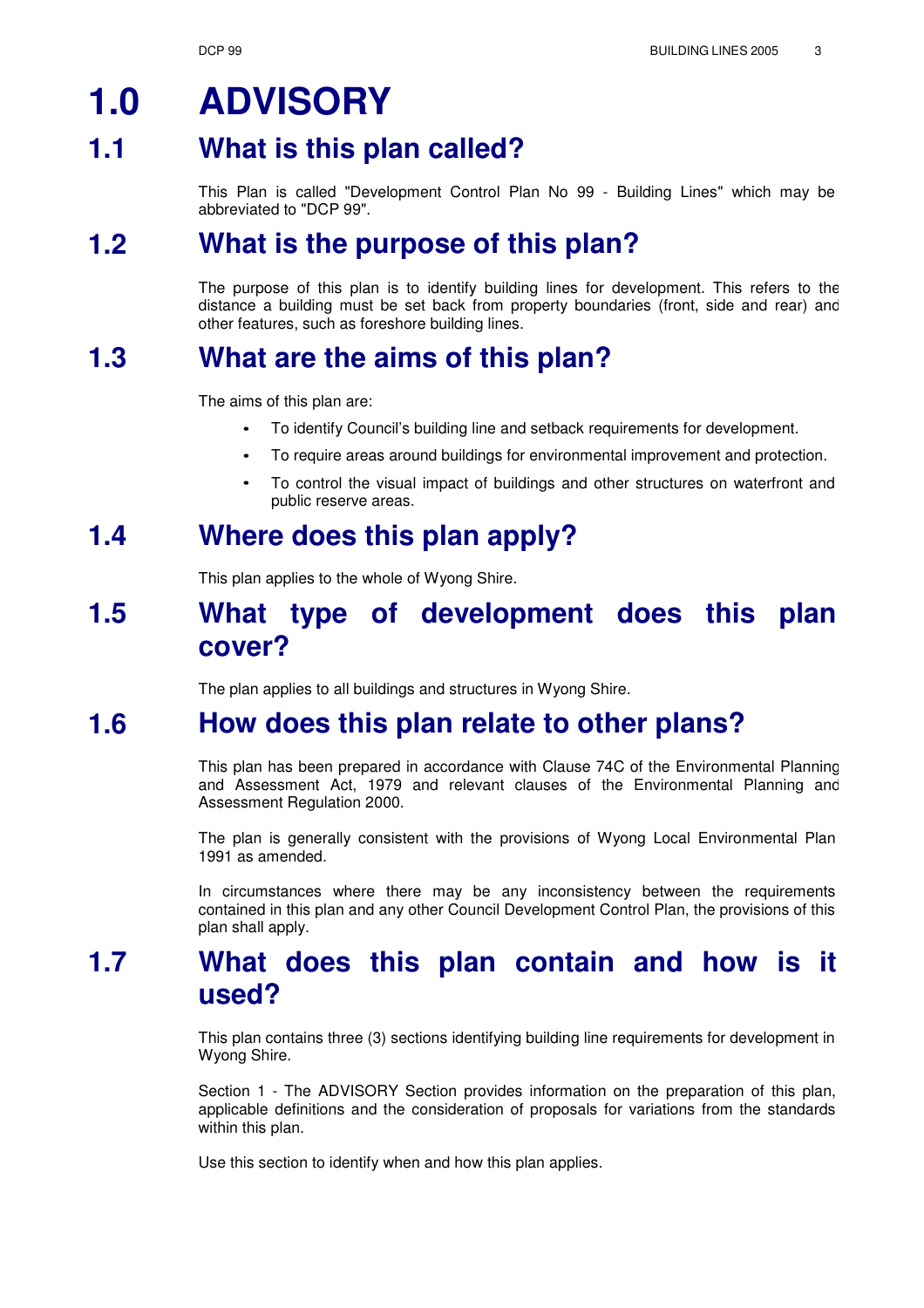Section 2 - The WHAT ARE BUILDING LINES? Section provides an explanation as to the purposes and objectives of identifying building lines, the interpretation of concepts and the method of measurement of a building line.

Use this section to identify how to apply the standards of this plan.

Section 3 - The ADOPTED BUILDING LINES Section identifies the building lines required for certain types of development.

Use this section to identify the building lines that apply to various categories of development.

**Remember that Council staff are always available to help with information and advice.**

### **1.8 Definitions**

In this plan:

**Building Line** means the minimum distance a structure must be setback from a boundary.

**Category A Roads** include roads that are classified as proclaimed by the Main Roads Act, 1993, and are roads that predominantly carry, or are planned to carry, through traffic from one region to another, or carry traffic directly from one part of a region to another. They are projected to carry more than 10,000 vehicles per day (vpd). For example, the Pacific Highway.

**Category B Roads** are distributor and collector roads that connect "Category A" roads to "Category C" access streets and access places. They are projected to carry between 2,000 vpd and 10,000 vpd.

**Category C Roads** are streets which are projected to carry less than 2,000vpd.

Note: Wyong Shire Council should be consulted to confirm the status of a road for the purposes of the controls in this Plan, as projected usage, e.g., bus or tourist route, may determine that an alternative classification is warranted.

**Primary Frontage** means the frontage to the major road, which is usually the shorter frontage of a corner lot.

**Secondary Frontage** means the side street frontage, which is generally taken to be the longer frontage of a corner lot, often being the terminating street.

**Setback** means the distance between the boundaries of a lot and the external wall of a building erected or proposed to be erected thereon.

**Storey** means that part of a building between floor levels. If there is no floor above, it is the part between the floor level and the ceiling.

**Wall** means the external wall of the building nearest to the boundary line from which the building line is being measured.

Note: For the purposes of this plan:

- a window in a recess in a wall is taken to be a window in the wall; and •
- the external wall of any garage, laundry, workshop or the like which is attached to a class 1 building is taken to be an external wall of that building; and •
- any gable having a surface area exceeding 10m² is taken to be a wall. •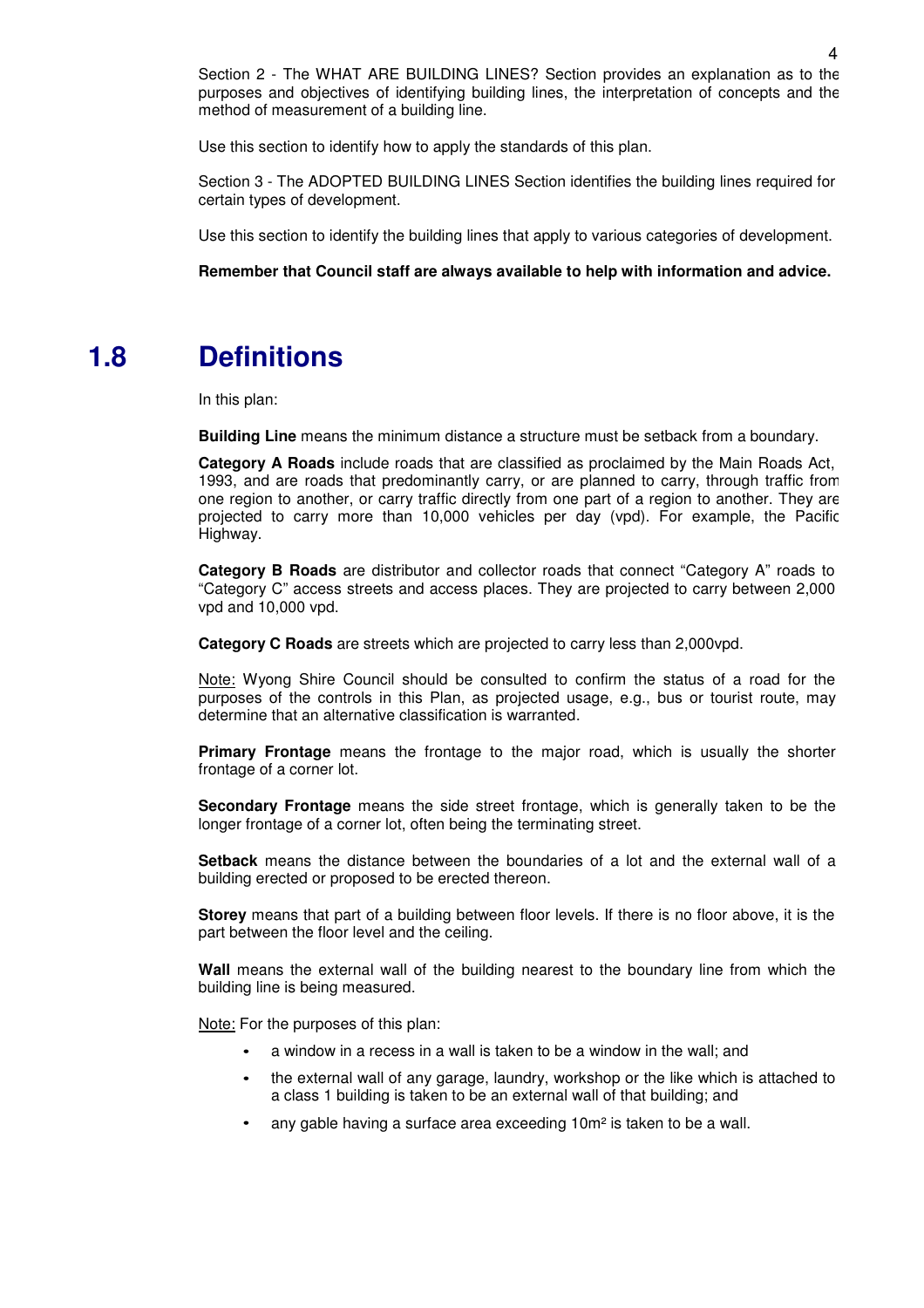### **1.9 Variations**

The table contained in Section 3 of this plan identifies the building line setback requirements for different types of development. Council may consider requests to vary these requirements and the criteria against which such variations will be assessed are in most cases included in the table.

Generally, the following are not considered appropriate justification for the variation of building setback lines:

- the development can not otherwise fit on the site; •
- there are other examples of similar setbacks elsewhere; or •
- other alternatives are more expensive (eg., a drive through garage). •

### **The Building Code of Australia**

Some additional circumstances apply for Class 1 buildings. Under the Building Code of Australia, Class 1 buildings generally include single dwelling houses not located one above another and as such may also include townhouses, villas, boarding houses, guest houses and Dual Occupancy development.

Other circumstances where variation to the rear and side boundary setbacks of Class 1 buildings may be sought include where:

- the wall is a common wall or party wall that separates 2 or more dwellings (such as are commonly known as semi-detached or terrace buildings) attached to each other and erected on 2 or more parcels of land; or
- in the case of a wall (or part of a wall) of a single class 1 building:
	- the wall (or part) does not contain windows and the council is satisfied that compliance by the wall (or part) with this subclause would be impracticable because of the levels or width of the allotment or other exceptional conditions of the site; and
	- the wall is not less than such distance from the boundary line of the allotment as the council approves in the particular case; or •
	- the wall (or part of the wall) does not contain windows and comprises an extension (permitted by Council) of an existing wall being an extension that is at such lesser distance from the boundary line as the council approves in the particular case; or •
	- the wall consists of an existing wall that is to be veneered or refaced; or •
	- building to a distance closer to the boundary line (or building to the boundary line) has been consented to in a development consent under the Environmental Planning and Assessment Act 1979. •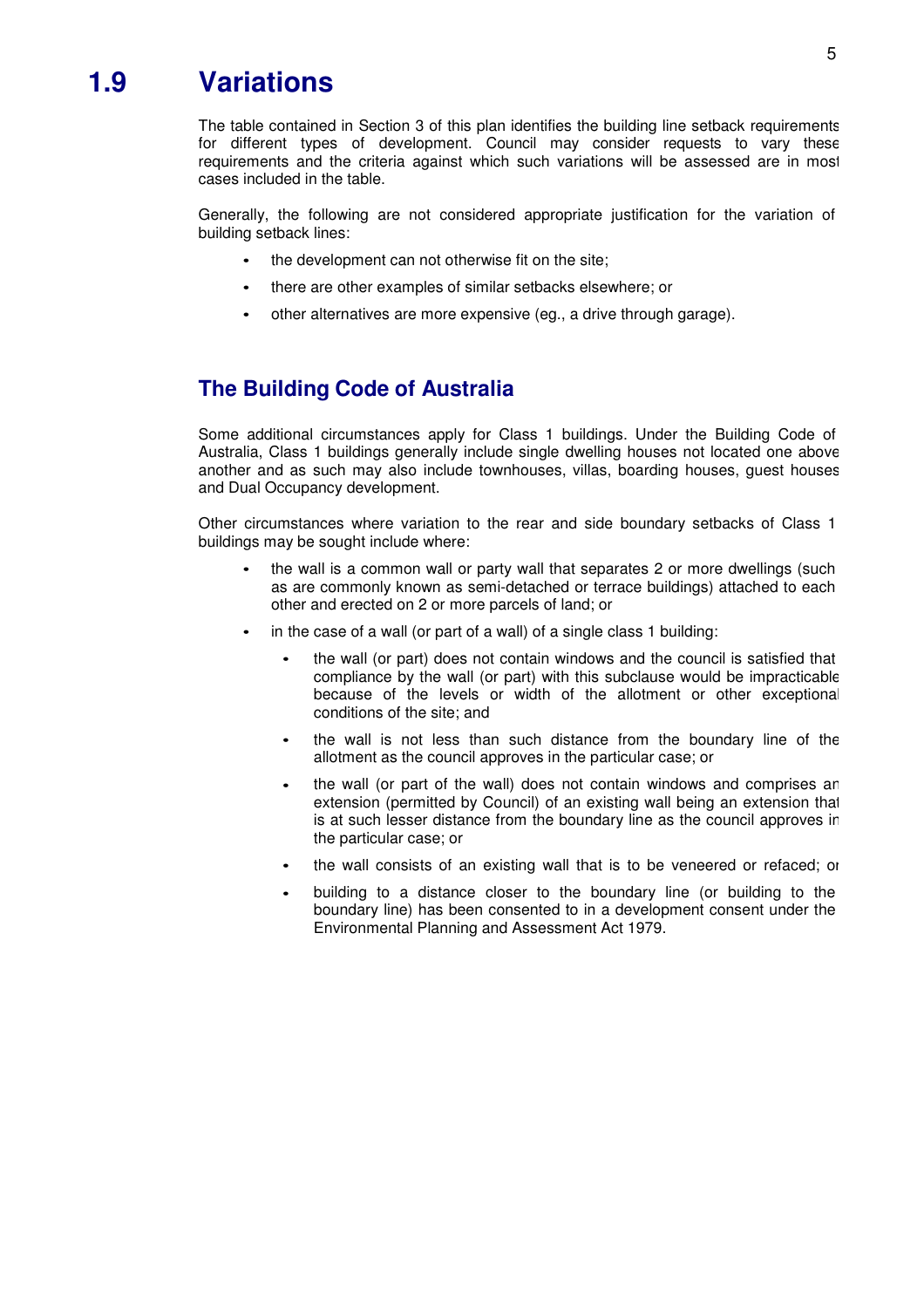#### **Allowable Encroachments:**

The encroachments allowed within 900mm of an allotment boundary or within 1800mm of another building on the same allotment are:

- Fascias, gutters, downpipes and the like;
- Eaves with non-combustible roof cladding and non-combustible lining.

Such encroachments must comply with the requirements of Part 3.7.1.7 of the Building Code of Australia (Housing Provisions), as shown below in Figure 1.



Figure 1 Allowable Encroachments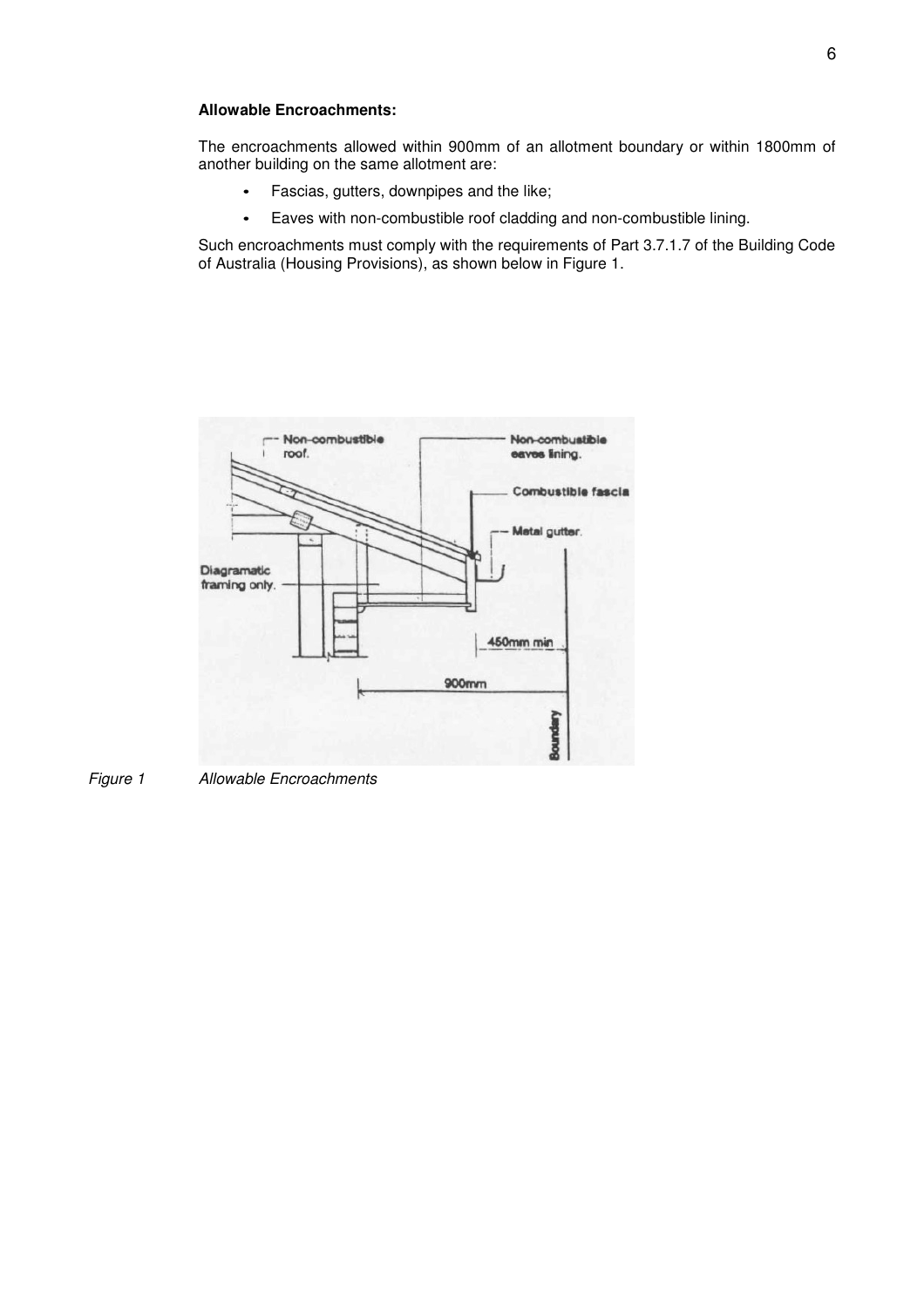#### **2.0 2.1 WHAT ARE BUILDING LINES? Why have Building Lines?**

Building lines form an important element of building and urban design. The siting of buildings relative to each other, the public domain and natural features affect issues of health (solar access, ventilation), safety, privacy, noise amelioration, views, streetscape, provision of services, retention of vegetation and protection of sensitive areas such as wetlands and lake foreshores.

#### **Building Lines in Wyong Shire 2.2**

Over the years, Wyong Shire Council has adopted a number of building lines to address these issues in different situations. Current controls are outlined below:

#### **Current Controls:**

Building Lines are currently controlled by Council by the following means:

- Wyong Local Environmental Plan 1991 (cl. 31) from foreshores; •
- Development Control Plans some general (DCP 11 Bed and Breakfast Accommodation / DCP 64 - Residential Flat Buildings / DCP 99 - Building Lines) and some site specific (DCP 7 - Wyong Town Centre / DCP 77 Coastal Hazards); and •
- Council resolutions and policies. •

### **2.3 General Objectives for Building Lines**

To ensure that new development:

- is functional and attractive; •
- is designed in accordance with the principles of ecological sustainability; •
- relates to its setting and prevailing environmental conditions; •
- contributes positively to the quality and character of its locality; and •
- takes account of the impact on adjoining and nearby development. •

### **2.4 General Performance Criteria for Building Lines**

**Health:** Sufficient area is provided around buildings to provide adequate ventilation, access for maintenance, cleaning and for the collection of waste.

**Solar Access:** Sufficient area is provided around buildings to enable good solar access (the entry of sunlight) to a building and site, to facilitate energy efficient building design and to avoid an undesirable level of overshadowing of adjoining premises.

**Ventilation:** Sufficient area is provided around buildings to enable an acceptable level of air movement around the building while avoiding undesirable wind tunnel effects.

**Safety:** Sufficient area is provided around buildings to discourage the transmission of fire and to enable access for fire control in accordance with the Building Code of Australia.

**Privacy:** Sufficient area is provided around buildings to protect the privacy of adjoining and nearby users of surrounding development. This may be coupled with suitable structures and other techniques which enhance privacy.

**Noise Amelioration:** Sufficient area is provided around buildings to ensure that the recommended level of noise exposure for users of surrounding development is not exceeded.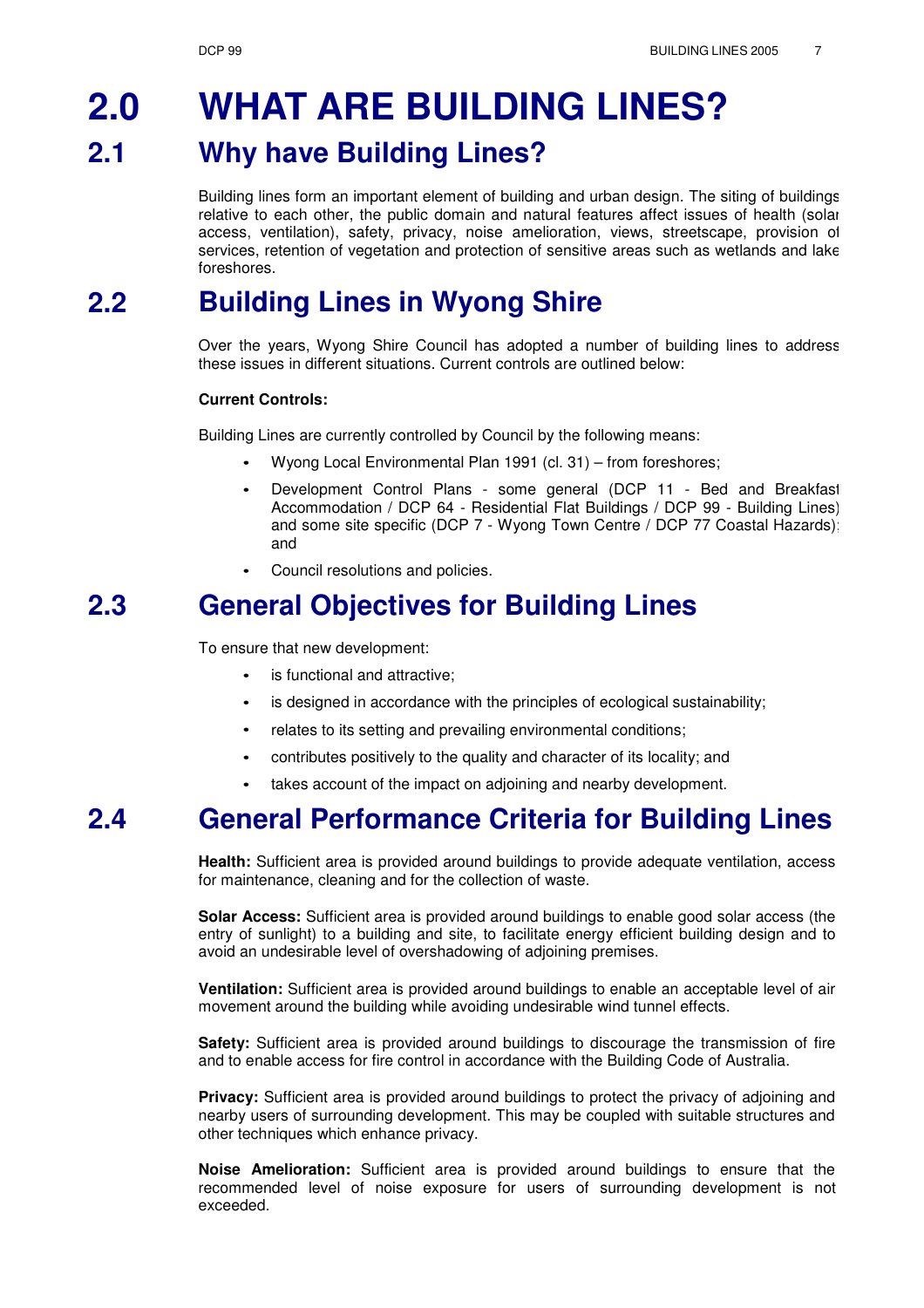**Views:** Sufficient area is provided around buildings, where possible, to minimise the impact on views enjoyed by occupants of adjacent lands and buildings.

**Provision of services:** Sufficient area is provided around buildings to enable the provision of all services and stormwater management.

**Retention of vegetation:** Sufficient area is provided around buildings to enable the retention of significant vegetation and to enhance the viability of existing and future vegetation and landscaping and permit the infiltration of stormwater.

**Protection of special areas and structures:** Sufficient separation is provided around identified heritage items and Aboriginal archaeological sites to assist their retention and protection.

**Streetscape:** Site layout and building design enables the creation of attractive and functional localities and complements and enhances the positive aspects of existing local character and built form.

### **2.5 Measurement of Building Lines**

Building lines are measured as the shortest distance from the boundary of a site to the wall of a building. This is a perpendicular measurement from a straight boundary, and in the case of a curved boundary it is measured perpendicular to the tangent point of the arc. In the case of a dwelling house, building lines from the street boundary are measured to the front wall of the dwelling (including balconies, verandas, patios, steps and the like).

#### **Special Provisions at Intersections 2.6**

#### **Preservation of "Sight Lines":**

- No building is to be erected within the triangle defined by drawing a line through points on the property boundaries, 12 metres on the principle street frontage, and 6 metres on the secondary (or terminating) street frontage, in order to maintain the available sight distance for drivers at the intersection;
- Planting within this area shall be limited to sparsely spread advanced trees with clear trunks and no foliage until 2 metres above ground, or alternatively groundcover foliage or shrubs with a maximum height of 1 metre; •
- Driveways for corner lots at non-signalised intersections are to be set back a minimum of 6 metres from the tangent point of the kerb return, as shown below in Figure 3. •

Driveways for corner lots at signalised intersections are to be generally set further back to beyond the influence of queue lengths or are required to be serviced by alternate means, e.g. an access handle or right of carriageway from an another street.

Driveways for corner lots adjacent to roundabouts or channelled intersections are to be generally clear of the intersection islands and pavement marking unless the intersection can be safely designed to accommodate access to the lots. Alternatively an access handle or right of carriageway from another street may be provided.

- Special requirements apply to driveway locations, fencing and plantings in relation to sites adjacent to roundabouts. Required sight lines are determined relating to the roundabout geometry and the design speeds of the adjacent roads. Enquiries should be made with Council's Customer Service Centre in relation to these sites prior to the determination of: •
	- the proposed location of driveways to avoid the splitter islands, etc;
	- the siting of buildings;
	- the selection of fencing height and materials; and
	- the selection of plant species.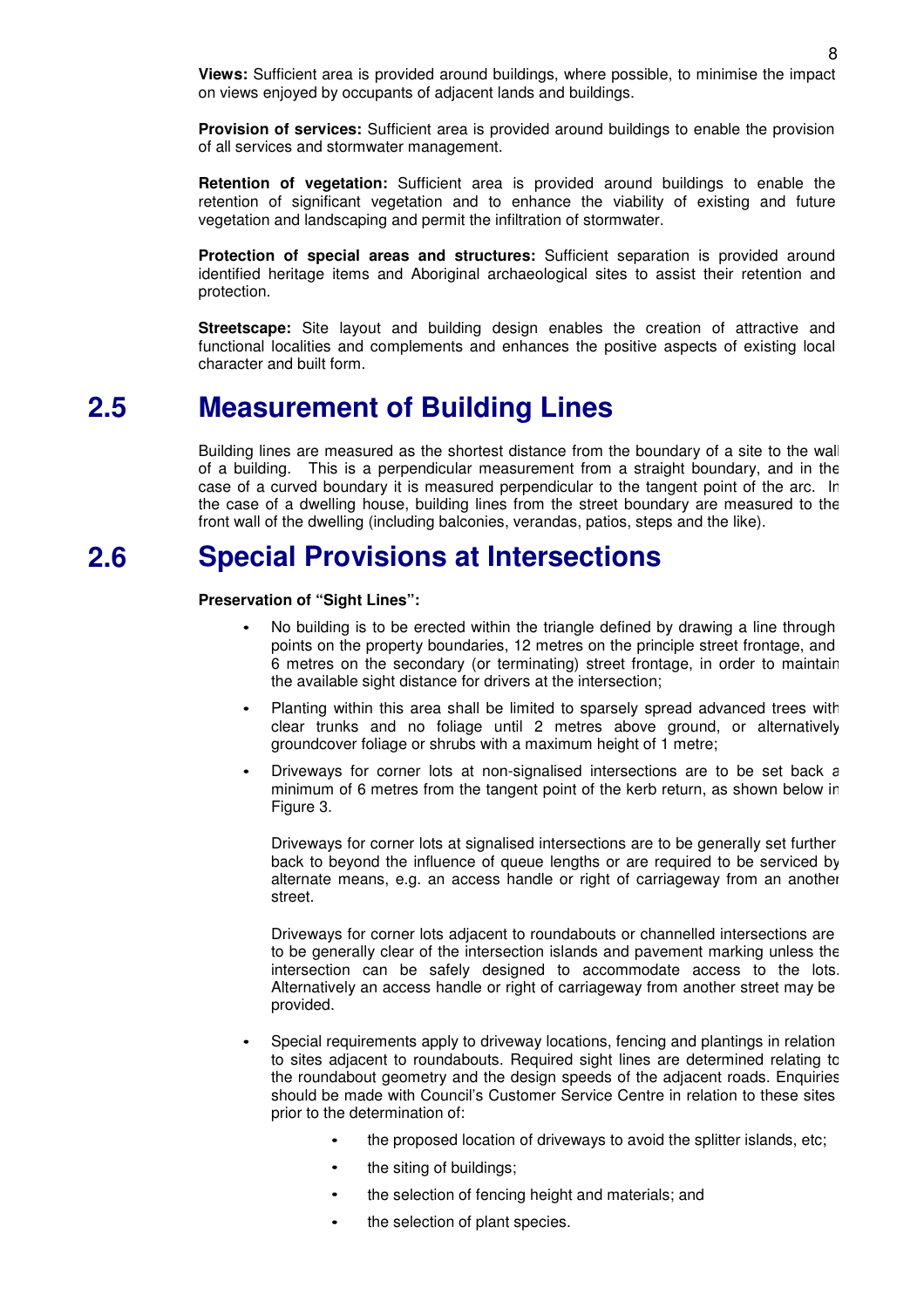

Figure 2 Preservation of Sight Lines



Figure 3 Potential Locations for Driveways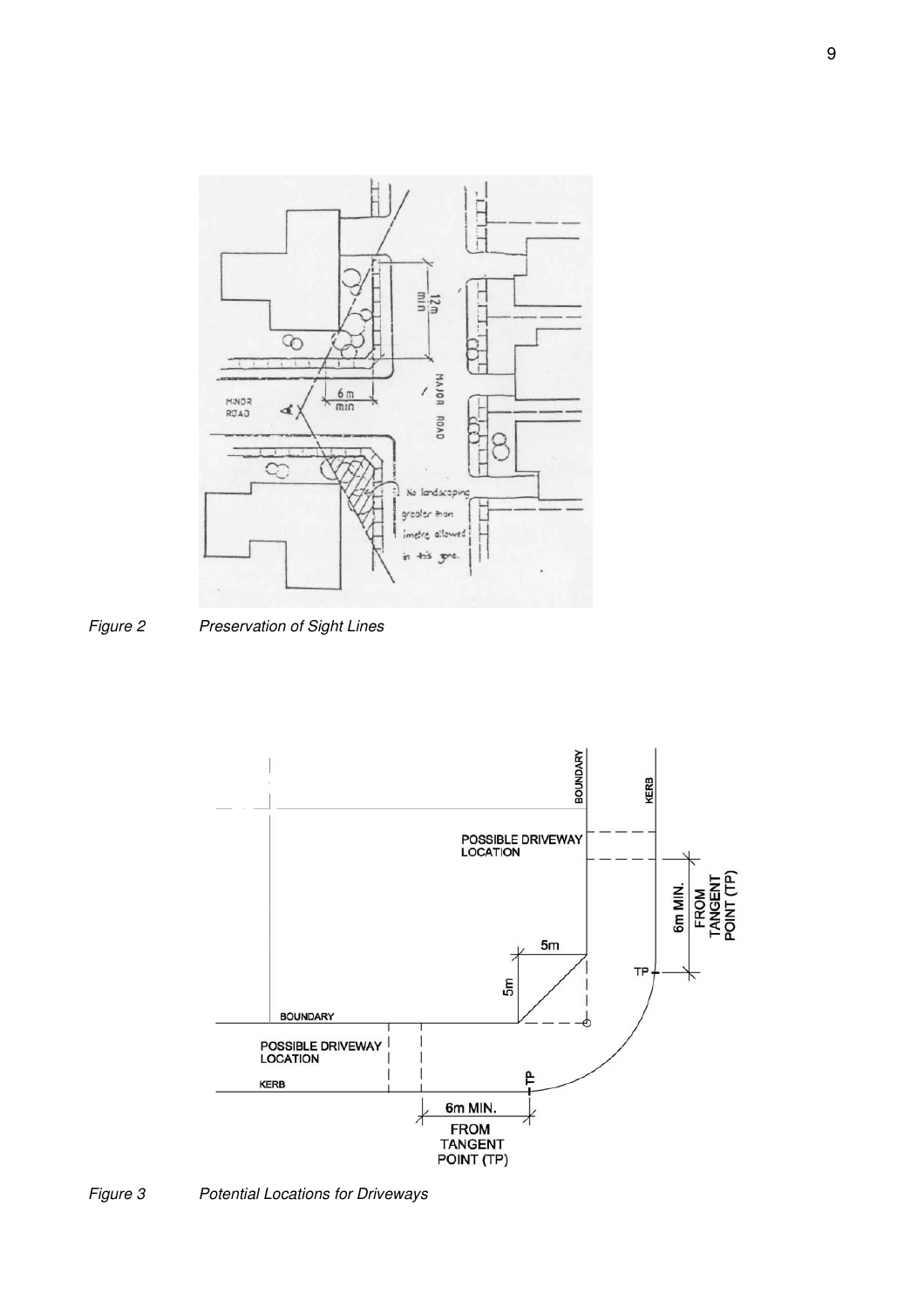## **3.0 ADOPTED BUILDING LINES**

#### **WYONG COUNCIL BUILDING LINES**

For details on Building Lines affecting land in Wyong Shire refer to the following Sections, with their associated Tables:

#### **3.1 Building Lines**

#### **3.2 Foreshore Building Lines in Wyong Shire**

The Building Lines stated are Council's minimum building setback lines. Applicants have the ability to propose additional distances should such be warranted by the merits of the design and the circumstances of the case.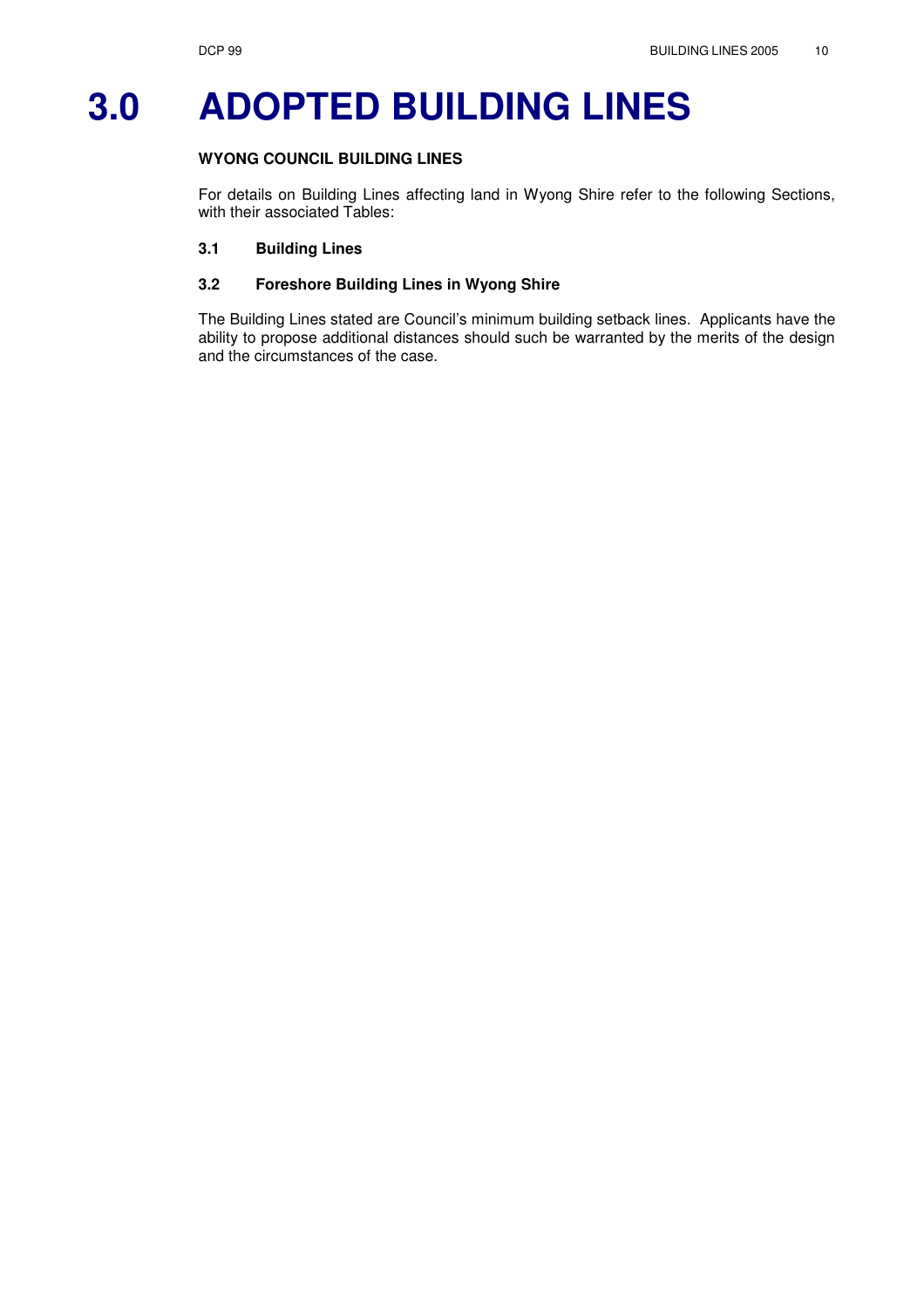### **3.1 Building Lines**

### **RESIDENTIAL (Up To 2 Storeys) - FRONT BOUNDARY**

| <b>CATEGORY</b>                                                                                                                                                                                                                                                                                                                               | <b>FRONT BUILDING LINE</b>                                                                                                                                                                                                                                                                                                | <b>SPECIAL CONDITIONS</b>                                                                                                                                                                                                                                                                                                                                                                       |
|-----------------------------------------------------------------------------------------------------------------------------------------------------------------------------------------------------------------------------------------------------------------------------------------------------------------------------------------------|---------------------------------------------------------------------------------------------------------------------------------------------------------------------------------------------------------------------------------------------------------------------------------------------------------------------------|-------------------------------------------------------------------------------------------------------------------------------------------------------------------------------------------------------------------------------------------------------------------------------------------------------------------------------------------------------------------------------------------------|
| <b>Single Detached</b>                                                                                                                                                                                                                                                                                                                        | <b>Building Facade:</b>                                                                                                                                                                                                                                                                                                   | The Building Line applies to the                                                                                                                                                                                                                                                                                                                                                                |
| <b>Dwelling</b><br><b>Garages and</b>                                                                                                                                                                                                                                                                                                         | "Category A" roads: 7.5m                                                                                                                                                                                                                                                                                                  | front wall, including patio, steps<br>and balconies.                                                                                                                                                                                                                                                                                                                                            |
| <b>Carports (whether</b><br>attached or<br>detached)                                                                                                                                                                                                                                                                                          | "Category B" roads: 6.0m                                                                                                                                                                                                                                                                                                  | Any building line less than that                                                                                                                                                                                                                                                                                                                                                                |
| <b>Ancillary</b><br><b>Buildings and</b>                                                                                                                                                                                                                                                                                                      | "Category C" roads: 4.5m                                                                                                                                                                                                                                                                                                  | identified shall be justified in<br>terms of:                                                                                                                                                                                                                                                                                                                                                   |
| <b>Structures (eg:</b><br>garden sheds,<br>water tanks,<br>pergolas, etc.)<br><b>Dual Occupancy</b><br><b>Villas</b><br><b>Townhouses and</b><br><b>Residential Flat</b><br>Buildings.<br>(For development<br>exceeding 2 storeys<br>refer to Development<br>Control Plan No. 64 -<br>Guidelines to Medium<br>and High Density<br>Residential | <b>NB:</b> For "Category C" roads, a<br>6.0m setback applies where:<br>the road reserve<12m; and<br>the development is proposed<br>on both sides of the road.<br>Garage or Carport, whether<br>attached or detached:<br>6.0m minimum from the<br>street accessed, excepting<br>"Category A" roads, where<br>7.5m applies. | (i) matching or being<br>sympathetic to the desirable<br>character and placement of<br>adjoining development;<br>(ii) enhancing the local<br>streetscape;<br>(iii) retaining reasonable privacy<br>for existing and future residents;<br>(iv) enabling special design<br>features of the proposed<br>development such as better<br>energy efficiency, enhanced<br>solar access, reduced cut and |
| Development)                                                                                                                                                                                                                                                                                                                                  |                                                                                                                                                                                                                                                                                                                           | fill and/or retention of significant<br>existing vegetation.                                                                                                                                                                                                                                                                                                                                    |
| <b>Swimming Pools</b>                                                                                                                                                                                                                                                                                                                         | As above for Single Detached<br>Dwelling, etc. Note requirements<br>in relation to preservation of<br>sight lines on corner allotments.                                                                                                                                                                                   | Council may consider an<br>application for a swimming pool<br>within the front setback where<br>site constraints prevent another<br>location, solar access is at a<br>premium and the enclosing<br>fence is set back a minimum of<br>1.5 metres with screen<br>landscaping and a fence design<br>that blends with the<br>streetscape.                                                           |
| <b>Corner</b><br><b>Allotments –</b><br><b>Single Detached</b><br>Dwelling, etc.<br>Dual Occupancy,<br>Villas,<br><b>Townhouses and</b><br><b>Residential Flat</b><br><b>Buildings</b>                                                                                                                                                        | As above, plus comply with:<br>"Preservation of Sight Lines":<br>No building to be erected within<br>the triangle from the intersection<br>of the two street boundary lines<br>formed by a sight line 12m along<br>the primary road frontage and<br>6m along the terminating road<br>frontage                             | For single detached dwellings<br>refer also to requirements<br>specified within DCP 100 -<br>Quality Housing.                                                                                                                                                                                                                                                                                   |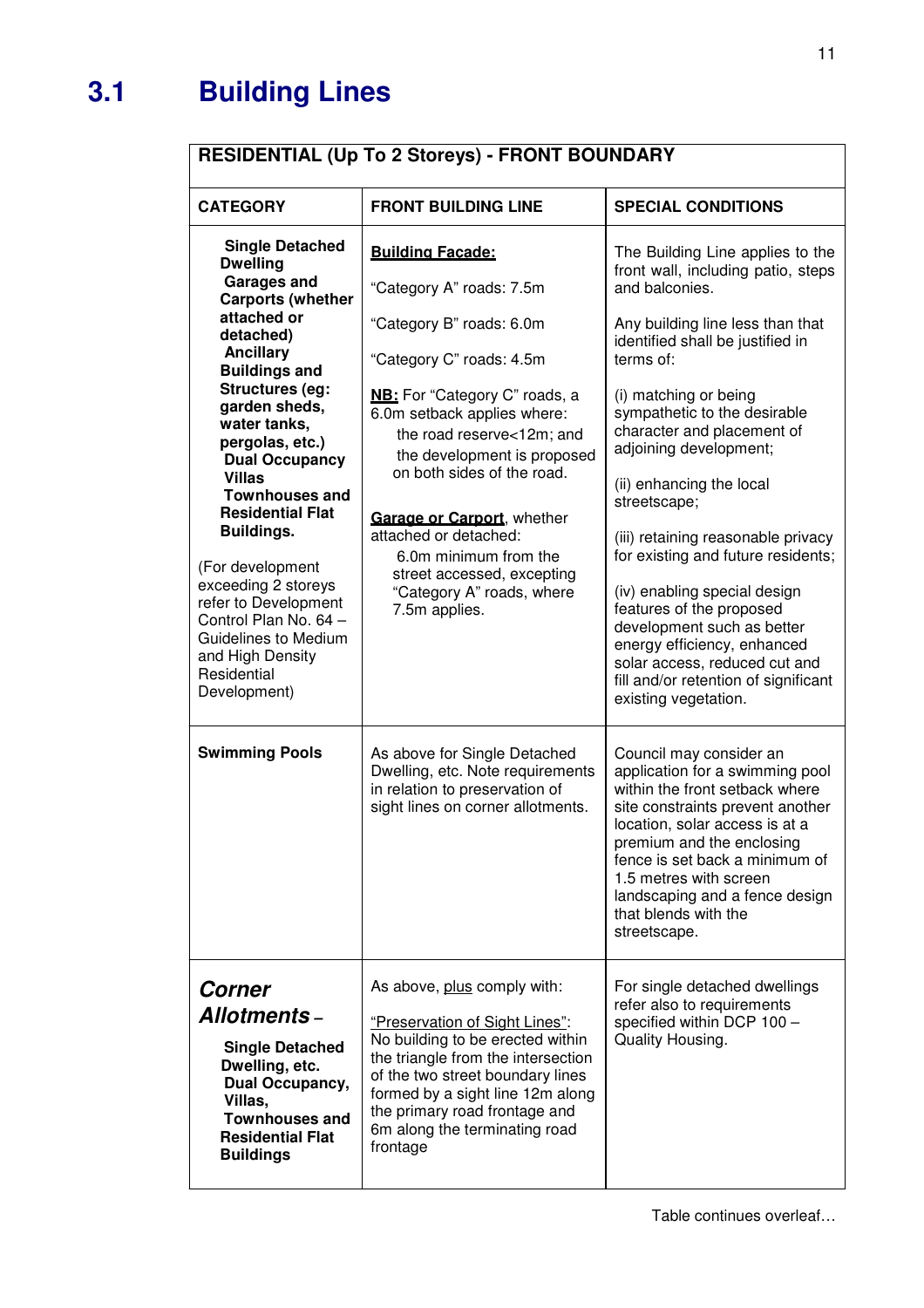| <b>RESIDENTIAL (Up To 2 Storeys) - SIDE AND REAR BOUNDARIES</b>                                                                                                                                                                                                                                                                                               |                                                                                                                                                                                                                                                                                                                                                                                                                                                                                                                                                                                                                                                                                                                                                                                                                                                                                                                                                                                                                                                                                                                                                                                                                                                                                                                                                                                                                 |                                                                                                                                                                                                                                                                                                                                                                                                                                                                                                                                                                                                                                                                                                                                                                                                                                                                                                                                                                                                                                                |  |
|---------------------------------------------------------------------------------------------------------------------------------------------------------------------------------------------------------------------------------------------------------------------------------------------------------------------------------------------------------------|-----------------------------------------------------------------------------------------------------------------------------------------------------------------------------------------------------------------------------------------------------------------------------------------------------------------------------------------------------------------------------------------------------------------------------------------------------------------------------------------------------------------------------------------------------------------------------------------------------------------------------------------------------------------------------------------------------------------------------------------------------------------------------------------------------------------------------------------------------------------------------------------------------------------------------------------------------------------------------------------------------------------------------------------------------------------------------------------------------------------------------------------------------------------------------------------------------------------------------------------------------------------------------------------------------------------------------------------------------------------------------------------------------------------|------------------------------------------------------------------------------------------------------------------------------------------------------------------------------------------------------------------------------------------------------------------------------------------------------------------------------------------------------------------------------------------------------------------------------------------------------------------------------------------------------------------------------------------------------------------------------------------------------------------------------------------------------------------------------------------------------------------------------------------------------------------------------------------------------------------------------------------------------------------------------------------------------------------------------------------------------------------------------------------------------------------------------------------------|--|
| <b>CATEGORY</b>                                                                                                                                                                                                                                                                                                                                               | <b>SIDE AND REAR BUILDING</b><br><b>LINE</b>                                                                                                                                                                                                                                                                                                                                                                                                                                                                                                                                                                                                                                                                                                                                                                                                                                                                                                                                                                                                                                                                                                                                                                                                                                                                                                                                                                    | <b>SPECIAL CONDITIONS</b>                                                                                                                                                                                                                                                                                                                                                                                                                                                                                                                                                                                                                                                                                                                                                                                                                                                                                                                                                                                                                      |  |
| <b>Single Detached</b><br><b>Dwelling</b><br><b>Garages and</b><br><b>Carports (whether</b><br>attached or<br>detached)<br><b>Ancillary</b><br><b>Buildings and</b><br>Structures (eg:<br>garden sheds,<br>water tanks,<br>pergolas, etc.)<br><b>Dual Occupancy</b><br><b>Villas</b><br><b>Townhouses and</b><br><b>Residential Flat</b><br><b>Buildings.</b> | Walls: 900mm<br>Eaves: 675mm<br>In addition to the above, a<br>minimum setback of 2.4 metres<br>shall be provided to one side of<br>the dwelling to allow vehicular<br>access to the rear of the lot,<br>except where the following can<br>be satisfied:<br>A garage or carport is<br>erected as part of the<br>proposed dwelling, thereby<br>providing 2 off-street parking<br>spaces; or<br>The proposed dwelling is set<br>back a sufficient distance to<br>allow a future carport/garage<br>to be erected on or behind<br>the relevant building line; or<br>Vehicular access to the rear<br>of the lot can be provided<br>from an adjoining street.<br>Any landing and/or steps<br>adjacent to a side boundary of a<br>single storey dwelling will be<br>permitted at a lesser distance<br>than the 900 mm minimum wall<br>clearance and may extend to the<br>boundary provided the height<br>does not exceed 1 metre and<br>there is no interference with the<br>amenity of the adjoining<br>property.<br>Open tread stairs serving the<br>first floor of a 2 storey dwelling<br>must have a minimum clearance<br>of 675 mm to the side boundary.<br><b>Check Development Control</b><br>Plan No. 85 - Exempt<br>Development for relevant uses.<br>Water tanks may be located<br>closer to the boundary where<br>comprising non-combustible<br>materials. A minimum passing<br>area of 675mm is desirable. | The Building Line applies to the<br>wall, including patio, steps and<br>balconies.<br>A cornice or eave may return<br>along a wall for a maximum<br>distance of 1800mm if the<br>cornice or eave at any part is<br>not less than 450mm from the<br>boundary line.<br>Any building line less than that<br>identified shall be justified in<br>terms of:<br>(i) matching or being<br>sympathetic to the desirable<br>character and placement of<br>adjoining development;<br>(ii) enhancing the local<br>streetscape;<br>(iii) retaining reasonable privacy<br>for existing and future residents;<br>(iv) enabling special design<br>features of the proposed<br>development such as better<br>energy efficiency, enhanced<br>solar access, reduced cut and<br>fill and/or retention of significant<br>existing vegetation.<br>(v) addressing one or more of<br>the circumstances identified in<br>clause 1.9 of this development<br>control plan; and<br>(vi) adequate off street and on<br>street parking being available<br>for the dwelling. |  |
| <b>Swimming Pools</b>                                                                                                                                                                                                                                                                                                                                         | 1.0 metre to edge of water.                                                                                                                                                                                                                                                                                                                                                                                                                                                                                                                                                                                                                                                                                                                                                                                                                                                                                                                                                                                                                                                                                                                                                                                                                                                                                                                                                                                     |                                                                                                                                                                                                                                                                                                                                                                                                                                                                                                                                                                                                                                                                                                                                                                                                                                                                                                                                                                                                                                                |  |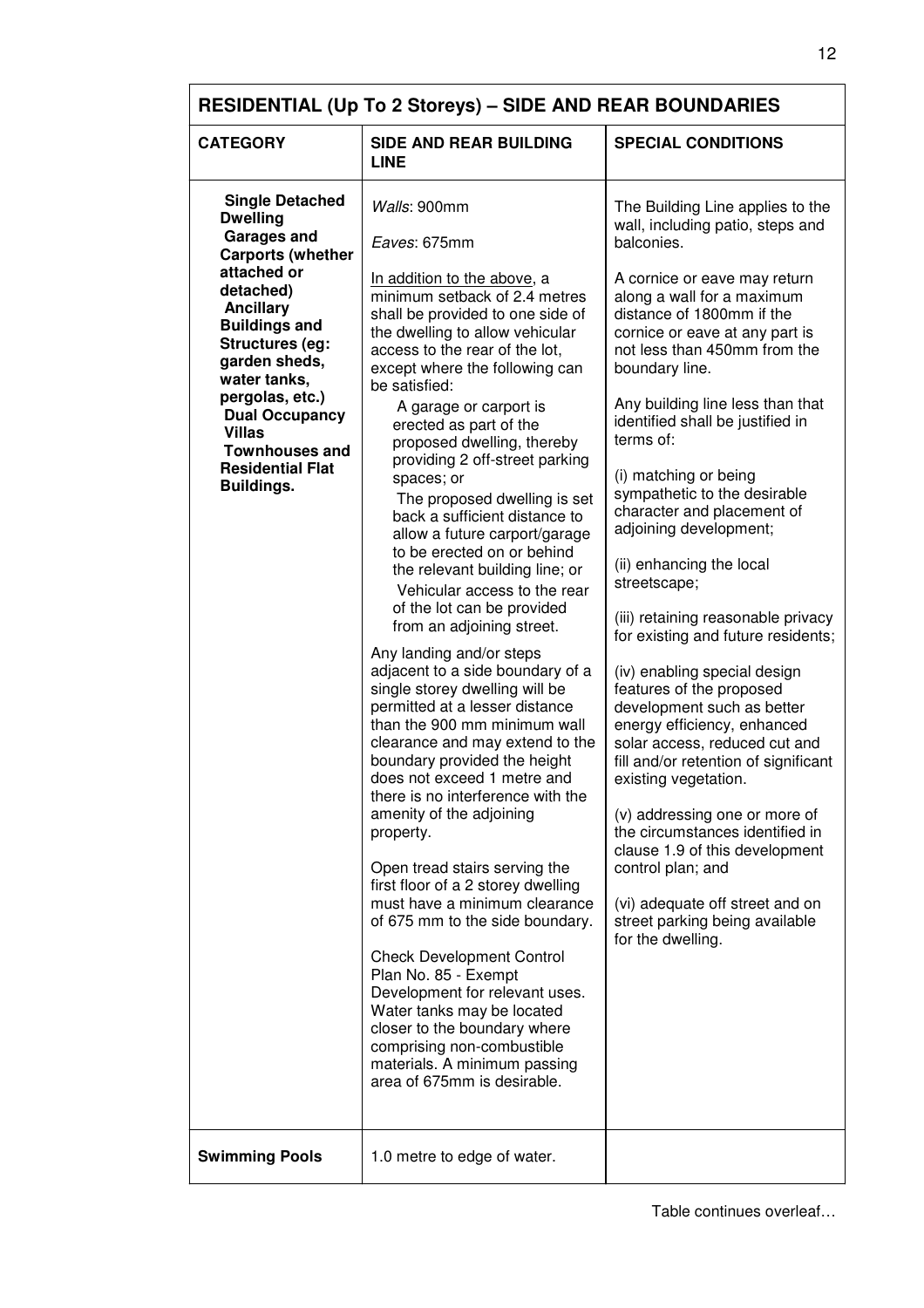| RESIDENTIAL (Up To 2 Storeys) – Side and Rear Boundaries (Cont'd)                                                                                                                                                                                                                                                                                                                                     |                                                                                                                                                                                                                                                                                                                                                                                                                                                                                                                      |                                                                                                                                                                                                                                                                                                                                                      |  |
|-------------------------------------------------------------------------------------------------------------------------------------------------------------------------------------------------------------------------------------------------------------------------------------------------------------------------------------------------------------------------------------------------------|----------------------------------------------------------------------------------------------------------------------------------------------------------------------------------------------------------------------------------------------------------------------------------------------------------------------------------------------------------------------------------------------------------------------------------------------------------------------------------------------------------------------|------------------------------------------------------------------------------------------------------------------------------------------------------------------------------------------------------------------------------------------------------------------------------------------------------------------------------------------------------|--|
| <b>CATEGORY</b>                                                                                                                                                                                                                                                                                                                                                                                       | <b>SIDE AND REAR BUILDING</b><br><b>LINE</b>                                                                                                                                                                                                                                                                                                                                                                                                                                                                         | <b>SPECIAL CONDITIONS</b>                                                                                                                                                                                                                                                                                                                            |  |
| <b>Corner</b><br><b>Allotments –</b><br><b>Single Detached</b><br><b>Dwelling</b><br><b>Garages and</b><br><b>Carports (whether</b><br>attached or<br>detached)<br><b>Ancillary</b><br><b>Buildings and</b><br><b>Structures (eg:</b><br>garden sheds,<br>water tanks,<br>pergolas, etc.)<br><b>Dual Occupancy</b><br><b>Villas</b><br><b>Townhouses and</b><br><b>Residential Flat</b><br>Buildings. | Side Streets: 2.0m, where a<br>drive-through garage or carport<br>is provided with the dwelling and<br>the intersection sight lines are<br>preserved and the driveway<br>location requirements specified<br>under s.2.6 are adhered to.<br>NB: Where a garage or carport<br>is proposed to be accessed from<br>the side street, a 6.0m setback<br>applies to that structure, or<br>component of the dwelling, from<br>the boundary with the street<br>accessed, excepting "Category<br>A" roads, where 7.5m applies. | See "Sight Lines" above<br>In the absence of a double<br>garage, or a drive-through<br>garage or carport for a single<br>dwelling, a 2.4m side setback<br>for access to the rear yard<br>applies (see above).<br>Refer also DCP 64 - Multiple<br><b>Dwelling Residential</b><br>Development.                                                         |  |
| <b>Existing Dwelling</b><br><b>House and Ancillary</b><br>Buildings-<br>Veneering or<br>refacing                                                                                                                                                                                                                                                                                                      | If an existing external wall of a<br>Class 1 building is veneered or<br>refaced, guttering, eaves hoods<br>and similar structures or<br>attachments erected between<br>the external plane of the face of<br>the external wall and any<br>boundary line must not be less<br>than 500mm from that boundary.                                                                                                                                                                                                            |                                                                                                                                                                                                                                                                                                                                                      |  |
| <b>Garages (timber</b><br>clad)                                                                                                                                                                                                                                                                                                                                                                       | 500mm                                                                                                                                                                                                                                                                                                                                                                                                                                                                                                                | Detached from dwelling by<br>900mm; and no encroachment<br>on adjoining site.                                                                                                                                                                                                                                                                        |  |
| Garages (masonry)                                                                                                                                                                                                                                                                                                                                                                                     | Nil                                                                                                                                                                                                                                                                                                                                                                                                                                                                                                                  | Detached from dwelling by<br>900mm; no windows in wall;<br>and no encroachment on<br>adjoining site.                                                                                                                                                                                                                                                 |  |
| <b>Carports</b>                                                                                                                                                                                                                                                                                                                                                                                       | 500mm                                                                                                                                                                                                                                                                                                                                                                                                                                                                                                                | Nil to existing approved<br>masonry wall on the boundary.<br>An open carport, open porch,<br>awning, pergola or similar<br>structure may extend to the<br>boundary line of the allotment if<br>the structure complies with the<br><b>BCA and Council is satisfied</b><br>that it will not materially affect<br>the amenity of the adjoining<br>site. |  |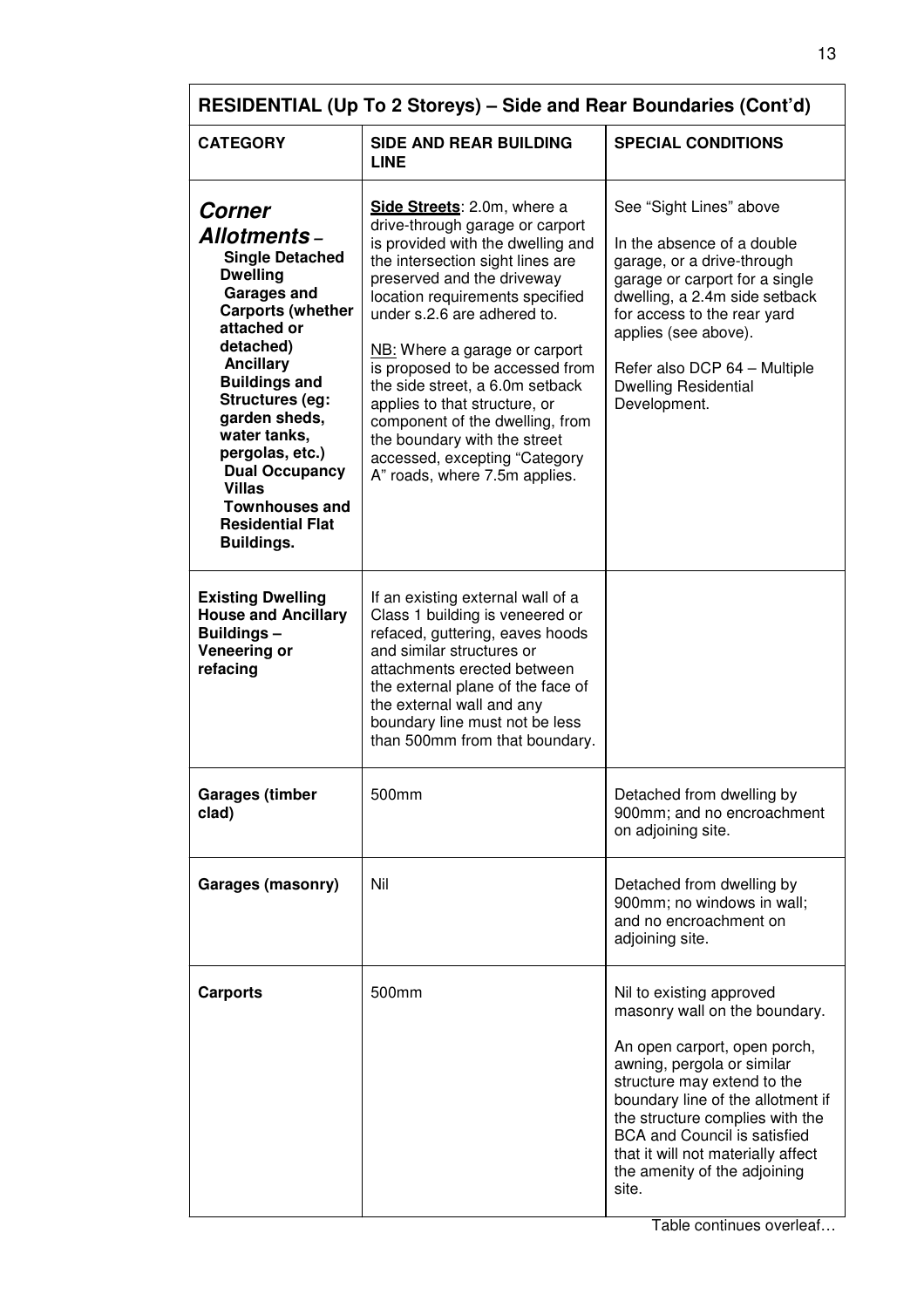| <b>RESIDENTIAL (More Than 2 Storeys) - SIDE AND REAR BOUNDARIES</b>                                                                                                                                                                                                                                             |                                              |                                                                                                                                  |
|-----------------------------------------------------------------------------------------------------------------------------------------------------------------------------------------------------------------------------------------------------------------------------------------------------------------|----------------------------------------------|----------------------------------------------------------------------------------------------------------------------------------|
| <b>CATEGORY</b>                                                                                                                                                                                                                                                                                                 | <b>SIDE AND REAR BUILDING</b><br><b>LINE</b> | <b>SPECIAL CONDITIONS</b>                                                                                                        |
| <b>Single Detached</b><br><b>Dwelling</b><br><b>Garages (whether</b><br>attached or<br>detached)<br><b>Ancillary</b><br><b>Buildings and</b><br><b>Structures (eg:</b><br>garden sheds,<br>pergolas, etc.)<br><b>Dual Occupancy</b><br>Villas<br><b>Townhouses and</b><br><b>Residential Flat</b><br>Buildings. | <i>Walls</i> : 1500mm<br>Eaves: 1125mm       | Check specific building lines<br>within DCP 58 - Dual<br>Occupancy and DCP 64 -<br>Multiple Dwelling Residential<br>Development. |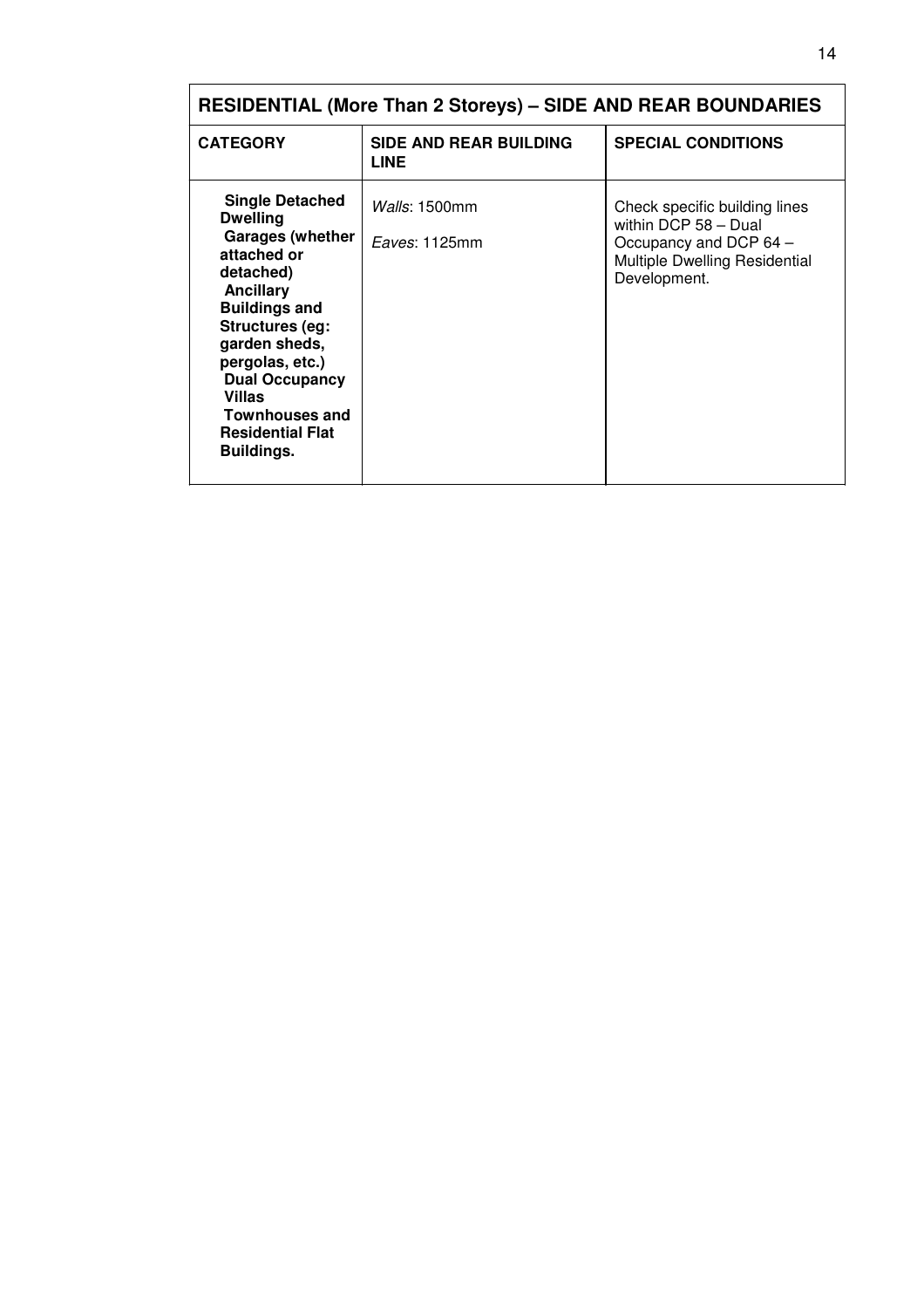| RURAL AND RURAL RESIDENTIAL - Rural Dwellings / Front, Side and Rear |                                                                                                     |                                                                                                                                                                                                        |
|----------------------------------------------------------------------|-----------------------------------------------------------------------------------------------------|--------------------------------------------------------------------------------------------------------------------------------------------------------------------------------------------------------|
| <b>CATEGORY</b>                                                      | <b>BUILDING LINE</b>                                                                                | <b>SPECIAL CONDITIONS</b>                                                                                                                                                                              |
| <b>Rural Dwelling</b>                                                | As per DCP 100:                                                                                     | Refer to Development Control<br>Plan No. 100 - Quality Housing.                                                                                                                                        |
|                                                                      | Front: 20 metres<br>Side/Rear: 10 metres                                                            | Any building line less than that<br>specified shall be justified in<br>terms of:                                                                                                                       |
|                                                                      | Creeklines: 40 metres from top<br>of bank.<br>Ridgelines: 50 metres from crest<br>or highest point. | (i) matching or being<br>sympathetic to the desirable<br>character and placement of<br>adjoining development;                                                                                          |
|                                                                      |                                                                                                     | (ii) protecting the physical<br>characteristics of the land<br>including, slope soil,<br>watercourses, trees and other<br>natural features;                                                            |
|                                                                      |                                                                                                     | (iii) enhancing the visual<br>amenity of the locality and in<br>keeping with the rural character<br>of the area and with the<br>objectives of the zone;                                                |
|                                                                      |                                                                                                     | (iv) protection from bushfire;                                                                                                                                                                         |
|                                                                      |                                                                                                     | (v) enabling better access;                                                                                                                                                                            |
|                                                                      |                                                                                                     | (vi) enabling special design<br>features of the proposed<br>development such as better<br>energy efficiency, enhanced<br>solar access, reduced cut and<br>fill and / or retention of<br>vegetation; or |
|                                                                      |                                                                                                     | (vii) retaining reasonable<br>privacy for existing and future<br>residents.                                                                                                                            |

 $\overline{1}$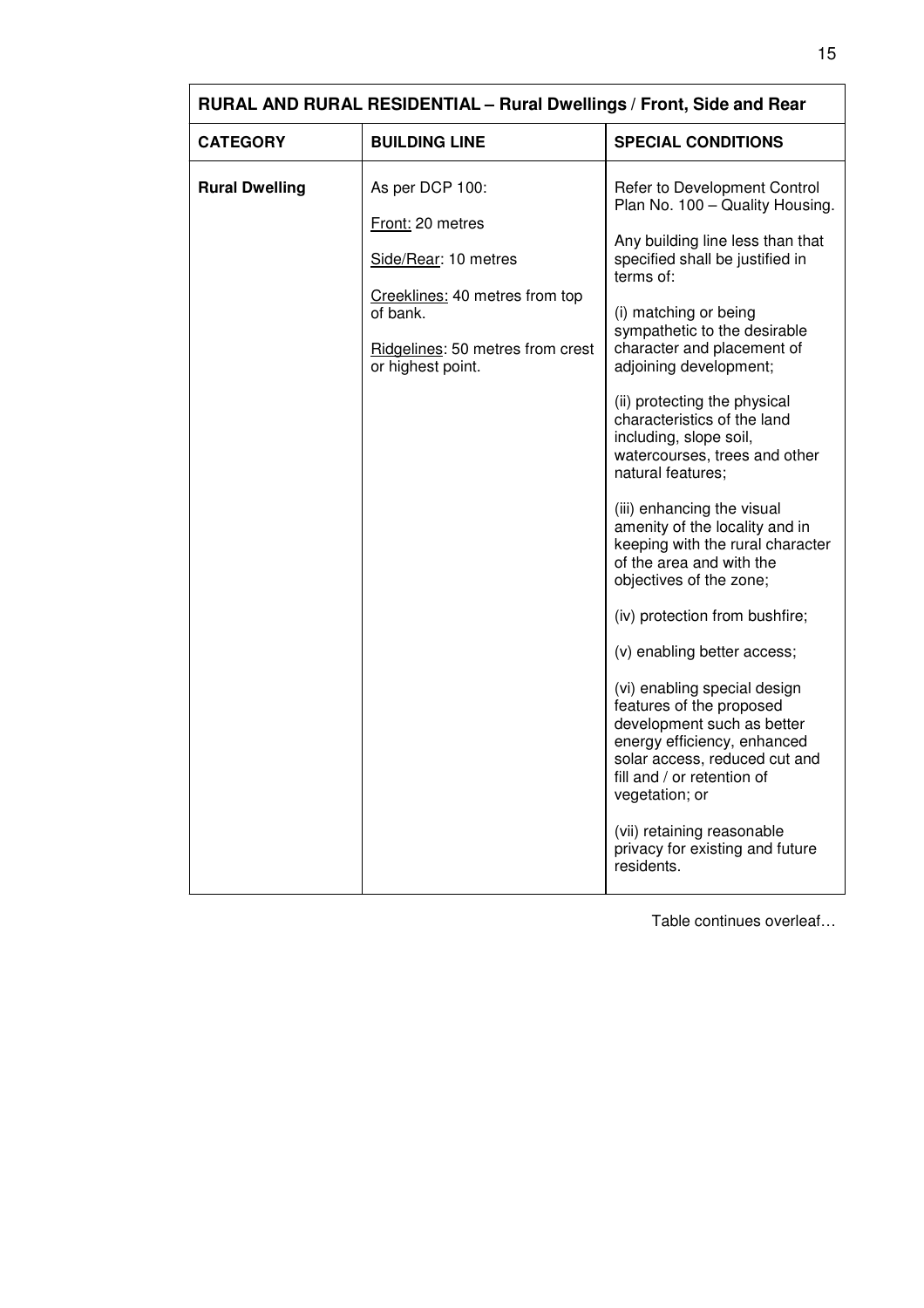| RURAL AND RURAL RESIDENTIAL - Other Buildings / Front, Side and Rear                           |                                                                                                                                                                                                                |                                                                                                                                                                                                                                                                                                                                                                                                                                                                                                                                                                                                                                                                                                                                                                                                                                                                                                                                                                                                                                      |  |
|------------------------------------------------------------------------------------------------|----------------------------------------------------------------------------------------------------------------------------------------------------------------------------------------------------------------|--------------------------------------------------------------------------------------------------------------------------------------------------------------------------------------------------------------------------------------------------------------------------------------------------------------------------------------------------------------------------------------------------------------------------------------------------------------------------------------------------------------------------------------------------------------------------------------------------------------------------------------------------------------------------------------------------------------------------------------------------------------------------------------------------------------------------------------------------------------------------------------------------------------------------------------------------------------------------------------------------------------------------------------|--|
| <b>CATEGORY</b>                                                                                | <b>BUILDING LINE</b>                                                                                                                                                                                           | <b>SPECIAL CONDITIONS</b>                                                                                                                                                                                                                                                                                                                                                                                                                                                                                                                                                                                                                                                                                                                                                                                                                                                                                                                                                                                                            |  |
| Farm Buildings,<br><b>Ancillary Buildings,</b><br><b>Machinery Sheds,</b><br>Water Tanks, etc. | <b>Front:</b> 20 metres and generally<br>not in front of the dwelling<br>house.<br>Side/Rear: 10 metres<br>Creeklines: 40 metres from top<br>of bank.<br>Ridgelines: 50 metres from crest<br>or highest point. | Check DCP 85 - Exempt<br>Development for setback<br>requirements for certain rural<br>land uses.<br>Location of a building or<br>structure behind the building<br>line but in front of the dwelling<br>house shall be justified in terms<br>of:<br>(i) matching or being<br>sympathetic to the desirable<br>character and placement of<br>adjoining development;<br>(ii) protecting the physical<br>characteristics of the land<br>including, slope soil,<br>watercourses, trees and other<br>natural features;<br>(iii) enhancing the visual<br>amenity of the locality and in<br>keeping with the rural character<br>of the area and with the<br>objectives of the zone;<br>(iv) protection from bushfire;<br>(v) enabling better access;<br>(vi) enabling special design<br>features of the proposed<br>development such as better<br>energy efficiency, enhanced<br>solar access, reduced cut and<br>fill and / or retention of<br>vegetation; or<br>(vii) retaining reasonable<br>privacy for existing and future<br>residents. |  |
| <b>Silos</b>                                                                                   | Front: 20 metres.<br>Side/Rear: Distance equivalent<br>to the height of the silo plus 1<br>metre.                                                                                                              | Note: For Silos as Exempt<br>Development under DCP 85,<br>the front setback is 20 metres<br>and not in front of the dwelling<br>house                                                                                                                                                                                                                                                                                                                                                                                                                                                                                                                                                                                                                                                                                                                                                                                                                                                                                                |  |

 $\overline{1}$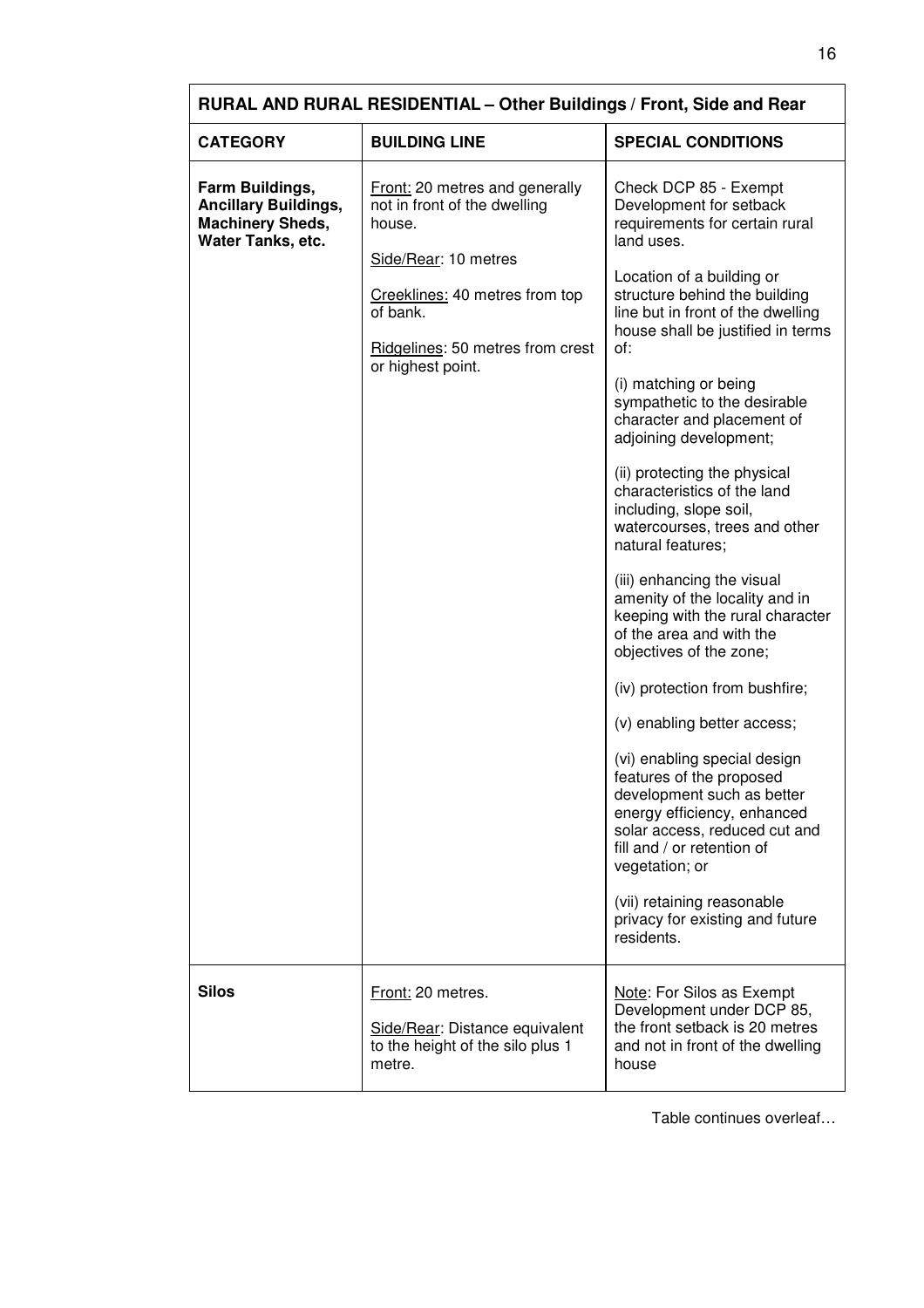| RURAL AND RURAL RESIDENTIAL - Other Buildings / Front, Side and Rear |                                                                                                            |                                                                                                                                                                                                  |
|----------------------------------------------------------------------|------------------------------------------------------------------------------------------------------------|--------------------------------------------------------------------------------------------------------------------------------------------------------------------------------------------------|
| <b>CATEGORY</b>                                                      | <b>BUILDING LINE</b>                                                                                       | <b>SPECIAL CONDITIONS</b>                                                                                                                                                                        |
| <b>Tennis Courts</b>                                                 | Front: 20 metres.<br>Side/Rear: 10 metres minimum<br>and 30 metres from any dwelling<br>on adjoining land. | <b>Lighting requires Council</b><br>approval. The potential impact<br>on neighbours may determine<br>that an additional setback or<br>specific directional lighting<br>controls may be required. |
| <b>Swimming Pools</b>                                                | Front: 20 metres.<br>Side/Rear: 10 metres.                                                                 |                                                                                                                                                                                                  |

| <b>COMMERCIAL - Front, Side and Rear</b>                                                                    |                                                    |                                                                                                                                                                                                                                                                                                                                                |
|-------------------------------------------------------------------------------------------------------------|----------------------------------------------------|------------------------------------------------------------------------------------------------------------------------------------------------------------------------------------------------------------------------------------------------------------------------------------------------------------------------------------------------|
| <b>CATEGORY</b>                                                                                             | <b>BUILDING LINE</b>                               | <b>SPECIAL CONDITIONS</b>                                                                                                                                                                                                                                                                                                                      |
| <b>Buildings on</b><br><b>Commercial Land</b><br>affected by a<br><b>Development</b><br><b>Control Plan</b> | As per the applicable<br>Development Control Plan. | Refer to applicable<br>Development Control Plan.                                                                                                                                                                                                                                                                                               |
| <b>Buildings on other</b><br><b>Commercial Land</b>                                                         | Nil, subject to satisfactory<br>design.            | Satisfactory design means<br>compliance with the BCA and<br>that all activities associated with<br>the commercial use are<br>accommodated on the relevant<br>site including:<br>Access<br>Carparking<br>Display and Storage<br>Where a residential component<br>is included, the standards within<br>Development Control Plan No.<br>64 apply. |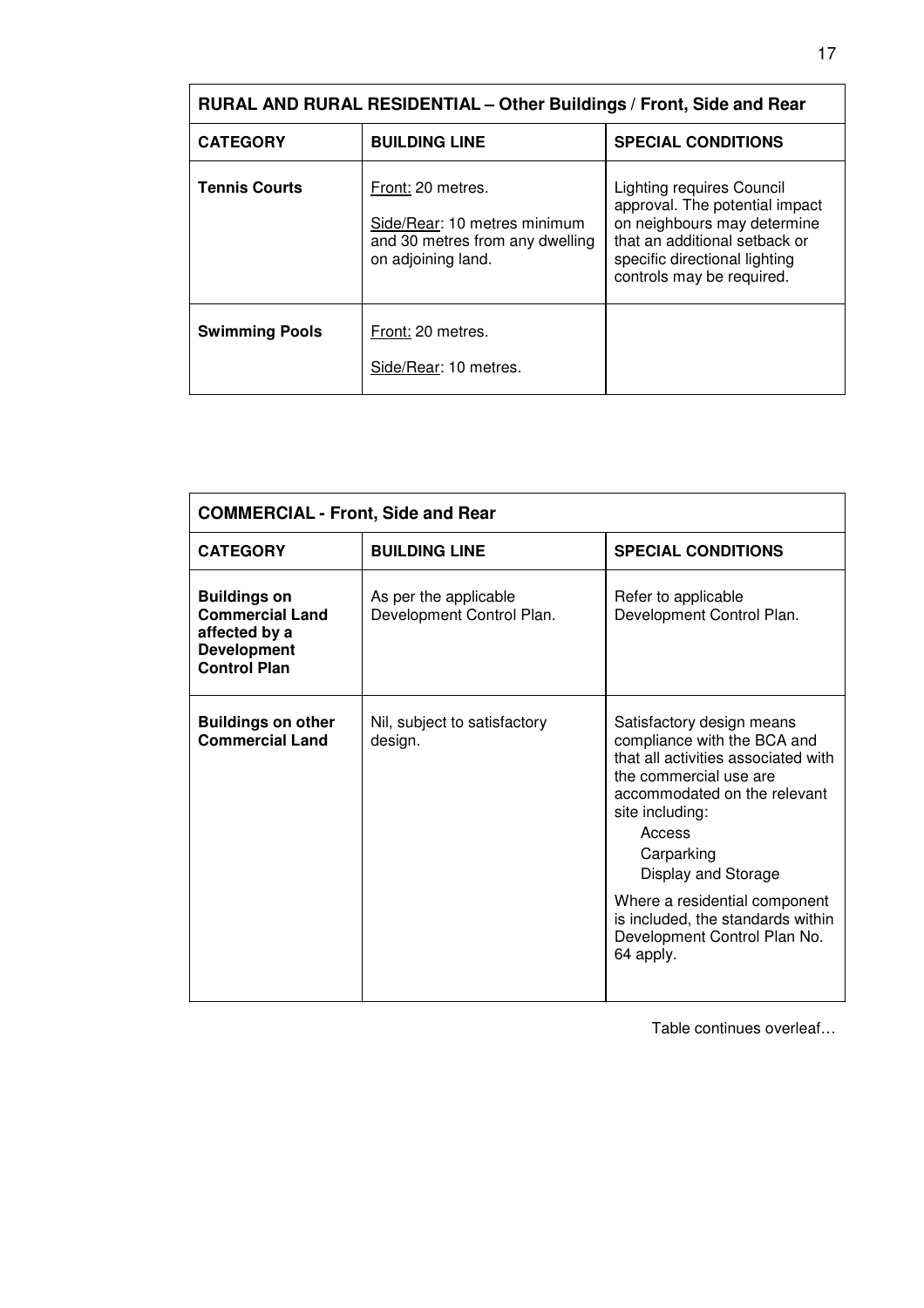| <b>INDUSTRIAL - Front Boundary</b>                                                                          |                                                        |                                                                                                                             |  |
|-------------------------------------------------------------------------------------------------------------|--------------------------------------------------------|-----------------------------------------------------------------------------------------------------------------------------|--|
| <b>CATEGORY</b>                                                                                             | <b>FRONT BUILDING LINE</b>                             | <b>SPECIAL CONDITIONS</b>                                                                                                   |  |
| <b>Buildings on</b><br><b>Industrial Land</b><br>affected by a<br><b>Development</b><br><b>Control Plan</b> | As per the applicable<br>Development Control Plan.     | Refer to applicable<br>Development Control Plan.                                                                            |  |
| <b>Buildings on other</b><br><b>Industrial Land</b>                                                         | "Category A" roads: 15m<br>"Category B & C" roads: 10m | Landscaped setback area, not<br>including carparking.<br>Advertising is restricted to one<br>sign identifying the premises. |  |

| <b>INDUSTRIAL - Side and Rear</b>                                                                           |                                                                         |                                                                                                                                                                                                                                                                                                                             |
|-------------------------------------------------------------------------------------------------------------|-------------------------------------------------------------------------|-----------------------------------------------------------------------------------------------------------------------------------------------------------------------------------------------------------------------------------------------------------------------------------------------------------------------------|
| <b>CATEGORY</b>                                                                                             | <b>SIDE AND REAR BUILDING</b><br><b>LINES</b>                           | <b>SPECIAL CONDITIONS</b>                                                                                                                                                                                                                                                                                                   |
| <b>Buildings on</b><br><b>Industrial Land</b><br>affected by a<br><b>Development</b><br><b>Control Plan</b> | As per the applicable<br>Development Control Plan.                      | Refer to applicable<br>Development Control Plan.                                                                                                                                                                                                                                                                            |
| <b>Buildings on other</b><br><b>Industrial Land</b>                                                         | Side: 5 metres to each side, or<br>zero on one side.<br>Rear: 5 metres. | Zero on one side is only<br>applicable in certain cases, e.g.,<br>on small lots, on southern<br>boundary with adjacent land or<br>adjoining another site utilising<br>zero setback. Subject to<br>satisfactory fire rating under the<br>Building Code of Australia and<br>acceptable landscape provision<br>to other areas. |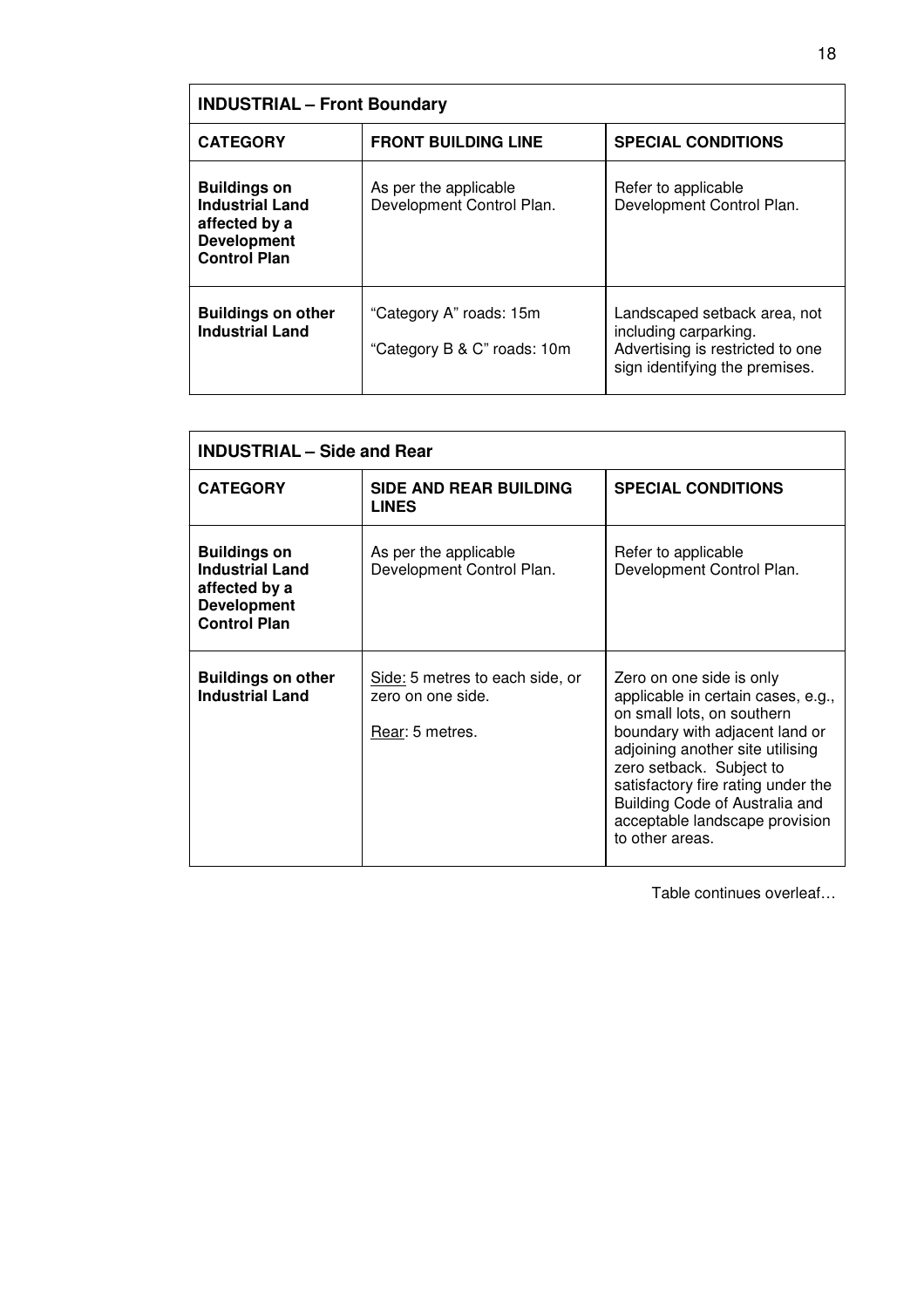| <b>SPECIAL USES</b>                                                 |                      |                                                                                                                   |  |  |
|---------------------------------------------------------------------|----------------------|-------------------------------------------------------------------------------------------------------------------|--|--|
| <b>CATEGORY</b>                                                     | <b>BUILDING LINE</b> | <b>SPECIAL CONDITIONS</b>                                                                                         |  |  |
| All 5(a) - Special Use<br><b>Zoned land under</b><br>Wyong LEP 1991 | On merit.            | Building design and placement<br>shall have regard to the<br>character and placement of<br>adjoining development. |  |  |

| <b>LAND ADJOINING PUBLIC RESERVES</b>                        |                                                                                                                                                                                                              |                                                                                                                                                                                                                                                                                                                                                                                                                                                                                                                                                                                                                                                                                                                                                                  |  |  |
|--------------------------------------------------------------|--------------------------------------------------------------------------------------------------------------------------------------------------------------------------------------------------------------|------------------------------------------------------------------------------------------------------------------------------------------------------------------------------------------------------------------------------------------------------------------------------------------------------------------------------------------------------------------------------------------------------------------------------------------------------------------------------------------------------------------------------------------------------------------------------------------------------------------------------------------------------------------------------------------------------------------------------------------------------------------|--|--|
| <b>CATEGORY</b>                                              | <b>BUILDING LINE</b>                                                                                                                                                                                         | <b>SPECIAL CONDITIONS</b>                                                                                                                                                                                                                                                                                                                                                                                                                                                                                                                                                                                                                                                                                                                                        |  |  |
| <b>Dwelling Houses</b><br>and Ancillary<br><b>Structures</b> | 4.5m from the rear boundary<br>with the reserve.<br>900mm from a side boundary<br>with the reserve if the driveway<br>cannot be located on this<br>boundary to provide additional<br>separation and amenity. | Any building line less than 4.5<br>metres shall be justified in terms<br>of:<br>(i) matching or being<br>sympathetic to the desirable<br>character and placement of<br>adjoining development;<br>(ii) enhancing the local<br>streetscape;<br>(iii) retaining reasonable privacy<br>for existing and future residents;<br>(iv) enabling special design<br>features of the proposed<br>development such as better<br>energy efficiency, enhanced<br>solar access, reduced cut and<br>fill and / or retention of<br>significant existing vegetation;<br>and<br>(v) not compromising the<br>integrity of the public reserve<br>including its natural features<br>(including bushland) and built<br>features; or<br>(vi) protection from bushfire or<br>other hazard. |  |  |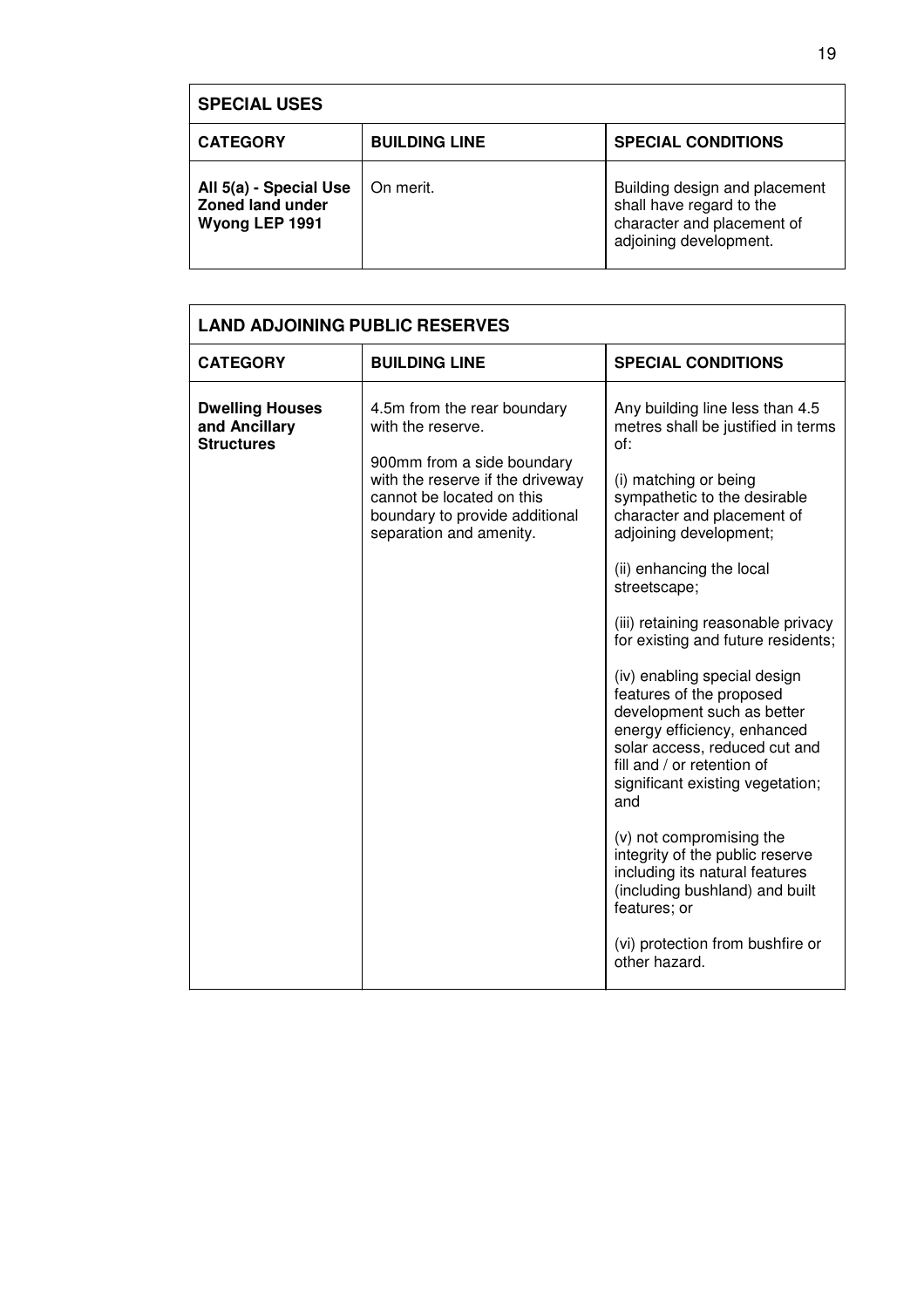### **3.1 Foreshore Building Lines in Wyong Shire**

| <b>FORESHORE BUILDING LINES:</b>                                                                   |                                                                 |                                                                                                                                                                                                                                                                                                                                                 |  |  |
|----------------------------------------------------------------------------------------------------|-----------------------------------------------------------------|-------------------------------------------------------------------------------------------------------------------------------------------------------------------------------------------------------------------------------------------------------------------------------------------------------------------------------------------------|--|--|
| <b>CATEGORY</b>                                                                                    | <b>BUILDING LINE</b>                                            | <b>SPECIAL CONDITIONS</b>                                                                                                                                                                                                                                                                                                                       |  |  |
| Specified -<br>(i.e.: prescribed<br>under Wyong LEP<br>1991)                                       | As per clause 31 of<br>Wyong LEP 1991<br>(refer following page) | Development Control Plan No<br>77 - Coastal Hazards also sets<br>building lines and applies to<br>certain land adjoining the<br>coastline in Blue Bay, Toowoon<br>Bay, The Entrance, North<br>Entrance to Noraville and Norah<br>Head.                                                                                                          |  |  |
| Other foreshore<br>areas - habitable<br>buildings<br>(i.e.: fixed by<br><b>Council resolution)</b> | 20m from Mean High Water<br>Mark (identified on the Title).     |                                                                                                                                                                                                                                                                                                                                                 |  |  |
| <b>Other foreshore</b><br>areas - items<br>specified in clause<br>31 (5) of Wyong LEP<br>1991      | 20 metres                                                       | Variations may be considered,<br>subject to suitable justification,<br>for boat sheds, wharves, jetties,<br>retaining walls, swimming pools,<br>structures or works (not being<br>habitable buildings below or at<br>the surface of the ground) and<br>other structures which, in the<br>opinion of Council, are<br>unobtrusive and acceptable. |  |  |
| Other foreshore<br>areas - non habitable<br>buildings and<br>structures                            | 20 metres                                                       | Development Consent is<br>required where the building is<br>within 40 metres of a<br>watercourse, stream, creek or<br>lake where excavation of the<br>land (not including footings for<br>minor structures) is proposed<br>within a Foreshore Building Line<br>prescribed under clause 31<br>Wyong LEP 1991.                                    |  |  |